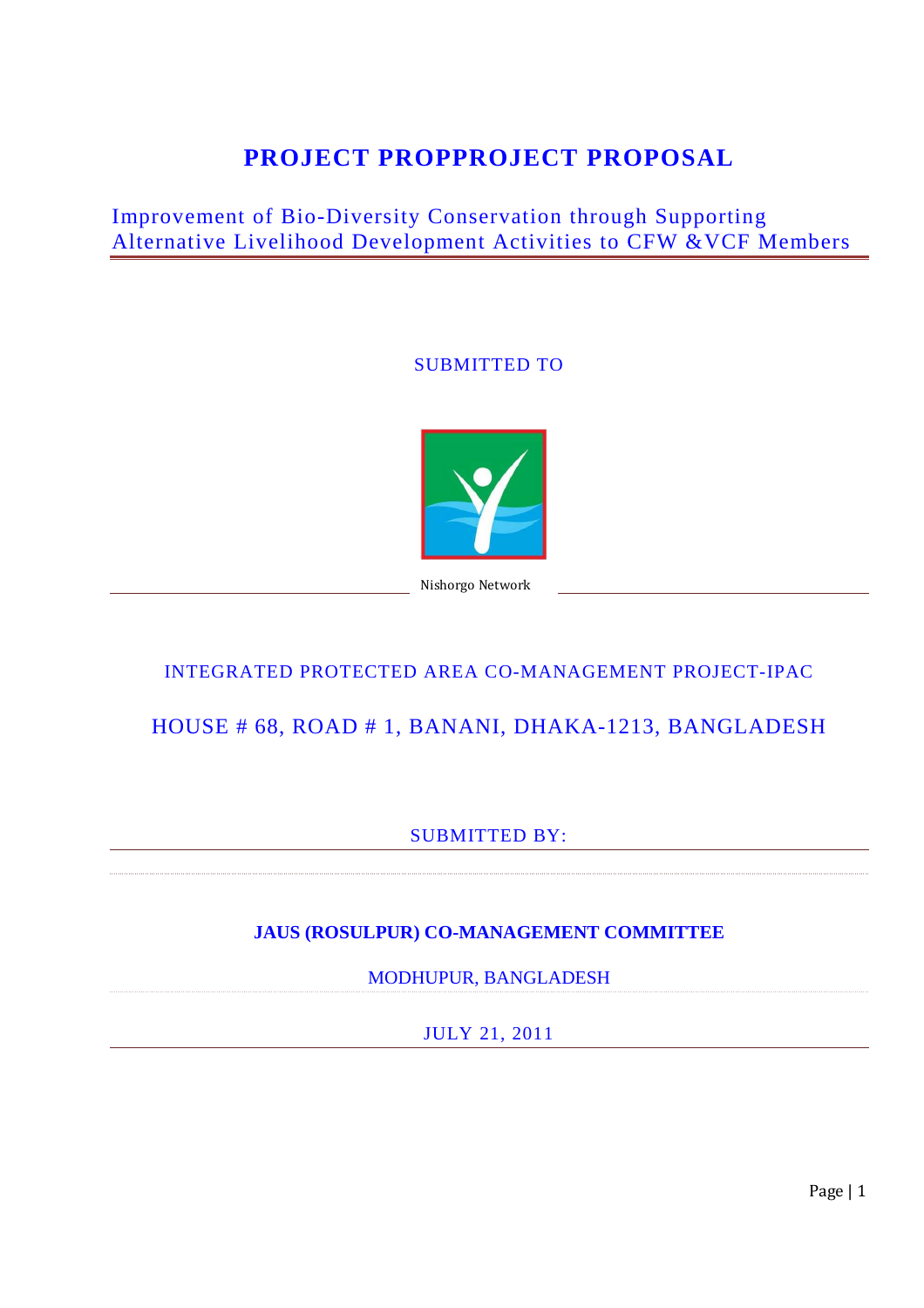### EXECUTIVE SUMMARY

For alternative income generation for Livelihood Support to CFW & VCF member's project is aimed to create alternative income generation opportunities to forest dependent communities. The Rosulpur Co-Management committee (CMC) formed in 14 March 2011 for co-management of Modhupur National Park (MNP). This organization is formed with Bangladesh Government Gazette notification number of MOEF/env-4/Nishorgo/105/sting/2006/398 dated on 23/11/2009---192, 193(75) and has constitution, staff polices, procurement polices etc. This proposed project is one year duration.

The project objective is to keep off pressure on Park's and its constituent biodiversity in the best possible condition. Specifically, the following key objectives will be achieved during the implementation of the proposed project: To keep off pressure on Protected areas by providing sustainable income generation support to forest dependent communities like community CFW groups/village conservation forum members who are residing in and around the PA areas. To increase capacity of co-management committee on project implementation and process of functioning co-management approach. Taking back forest dependent people from forest to non forest related business on different alternative value chain trades. There will be 12 CFW/ VCF poor members for pond Fish culture, 62 VCF poor members /CFW for Poultry (Hen/Duck etc) rearing & 60 ethnic poor peoples pig rearing, 08 VCF members for tailoring /sewing & accessories, product development, value chain trade from project directly. In this regards there are some option for selecting trade eg Hen/duck etc rearing to over come the context of social need & risk.

It is very much cleared that majority household are landless and hardly living with own homestead land. They have no cultivable land for livelihood. Food deficit are very common to CFW/VCF member and lower middle class households. It varies from season to season. It depends on availability and scope of alternative source of income. They take loan from various credits providing NGOs are living with vicious cycle of poverty. They remain under poverty line becomes tense to do forest offense to back their weekly payment to NGO's. The CMC of Rosulpur MNP site has realized to support on livelihood income generation.

There are 142 CFW/VCF/Poor and ethnic community stakeholders will get training and support from the proposed project that is living in and around PA areas and landscape. There will be a project implementation committee who will implement project activities with supervision on behalf of CMC of MNP. Project implementation committee will produce monthly report in the monthly CMC meeting. They will monitor by site.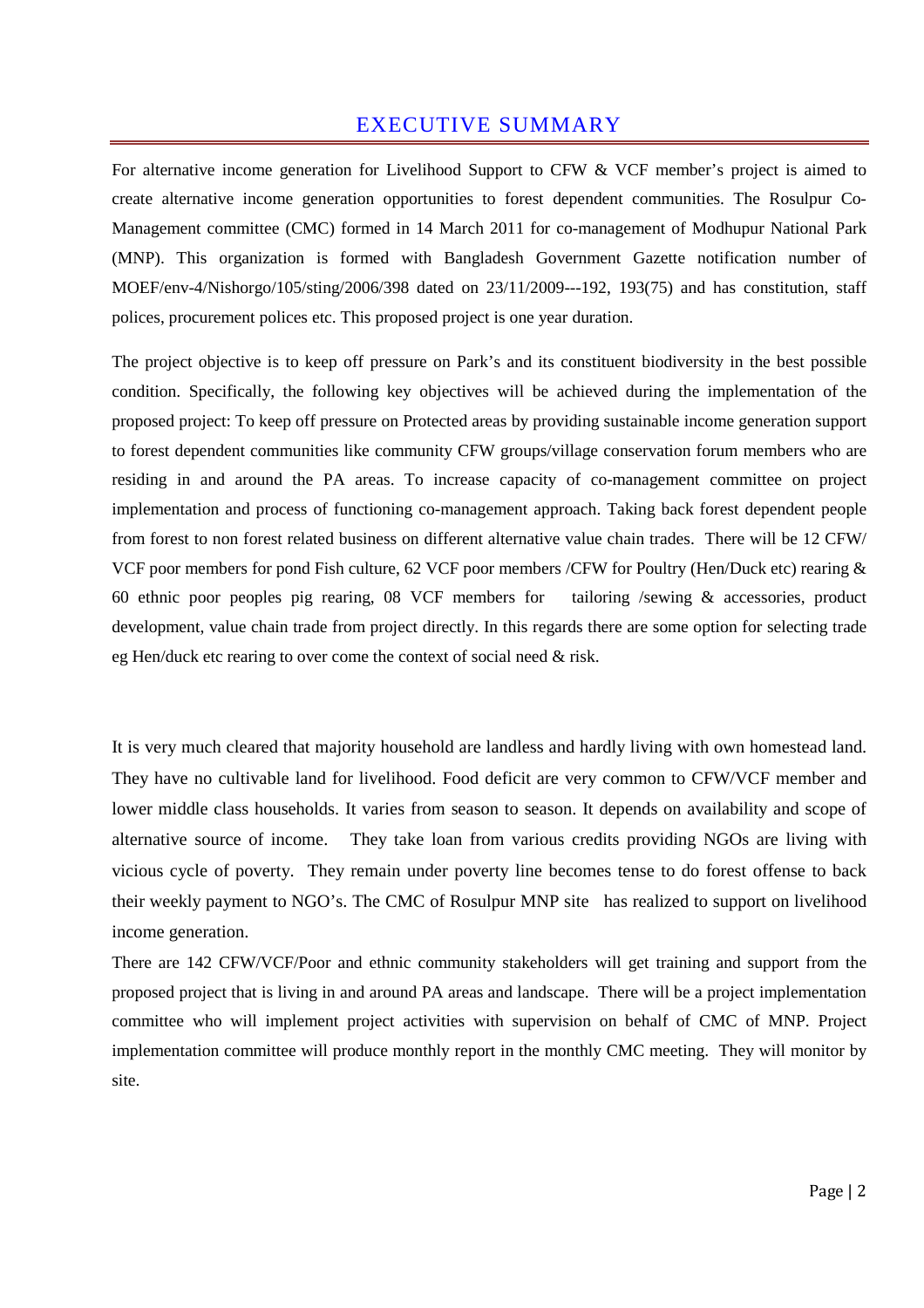### Table 1: Logical Framework

| cÖKí mvi ms‡¶c                                                                                                                                                                                                                                                                                                                                      | cwigvc ‡hvM" wb‡`©kK                                                                                                                                                                                                                                                                                                                                                                                                                                       | cÖZ vwkZ djvdj                                                                                                                                                                                                                                                                                                                                                                  | <b>AbywgZ SzwK</b>                                                                                                                                                       |
|-----------------------------------------------------------------------------------------------------------------------------------------------------------------------------------------------------------------------------------------------------------------------------------------------------------------------------------------------------|------------------------------------------------------------------------------------------------------------------------------------------------------------------------------------------------------------------------------------------------------------------------------------------------------------------------------------------------------------------------------------------------------------------------------------------------------------|---------------------------------------------------------------------------------------------------------------------------------------------------------------------------------------------------------------------------------------------------------------------------------------------------------------------------------------------------------------------------------|--------------------------------------------------------------------------------------------------------------------------------------------------------------------------|
| j¶∵<br>eb wbf©ikxj eb Unj `j I<br>`wi` <sup>a</sup> MÖvg msi¶Y †dvivg<br>gwnjv‡`i weKí Av‡qi<br>my‡hvM m"wói gva"‡g<br>iw¶Z GjvKvi Dci Pvc<br>Kgv‡bv;                                                                                                                                                                                               | KwgDwbwU d‡ió<br>$\bullet$<br>lqvK©vi `j I MÖvg<br>msi¶Y m`m¨‡`i eb<br>cvnviv kw <sup>3</sup> kvjx n‡e Ges<br>e‡bi Dci Pvc Kg‡e                                                                                                                                                                                                                                                                                                                            | mn-e"e" 'vcbv<br>$\bullet$<br>KwgwU I eb<br>wefvM cÖKí<br>$ev$ <sup><math>-</math></sup> evqb<br>Kv‡R AwfÁZv<br>AR©b                                                                                                                                                                                                                                                            | cÖvKawZK<br>$\bullet$<br>`y‡h©vM Gi Kvi‡Y<br>e"emv e"vnZ n‡Z<br>cv‡il                                                                                                    |
| D‡Ïk <sup>"</sup> :<br>KwgDwbwU d‡ió<br>lqvK©vi `j l`wi` <sup>a</sup><br>MÖvg msi¶Y ‡dvivg<br>m'm"‡'i weKí Av‡qi<br>Rb cÖ‡qvRbxq<br>cÖwk¶Y I mnvqZv<br>$c\ddot{O}$ $vb$ ;<br>mn-e"e" 'vcbv KwgwU<br>$\bullet$<br>cÖKí ev <sup>-</sup> -evq‡bi<br>gva"‡g `¶Zv AR©b <br>eb wbf©ikxj `wi` <sup>a</sup><br>$\bullet$<br>gvby‡li eb wbf©ikxjZv<br>Kgv‡bv | 12 Rb KwgDwbwU d‡ió<br>$\bullet$<br>lqvK©vi / MÖvg msi¶Y<br>m`m <sup>"+</sup> i cyKz‡i gvQ Pvl<br>, 62 Rb nuvm/gyiMx<br>BZ"vw' cvjb, 8 Rb<br>†mjvB KvR, 60 Rb ïKi<br>cvib Gi gva"‡g<br>RxweKv wbe©vn Kivi<br>m¶gZv AR©b Ki‡eb                                                                                                                                                                                                                              | $gv_v$ wc $Qzz$<br>$\bullet$<br>Avq $e_{n}$ w $x$ ;<br>weKí Avq<br>$\bullet$<br>ea©K (†hgb;<br>cyKz‡i gvQ Pvl<br>nuvm/gyiMx<br>BZ"vw` cvjb,<br>†mjvB KvR, ïKi<br>cvjb Gi gva"‡g<br>RxweKv<br>wbe©vn Kivi<br>m¶gZv AR©b<br>Ki‡eb I<br><b>AwfÁZv</b><br>AwR©Z n‡el<br><b>GB AwfÁZv</b><br>$\bullet$<br>weKí Kg©<br>ms <sup>-</sup> 'v‡bi<br>my‡hvM<br>e,wx‡Z Kv‡R<br>jvMv‡bv hv‡e | KvwiMix `¶Zvi I<br>$\bullet$<br>cÖhyw <sup>3</sup> MZ Kvi‡b<br>Drcv`b e"nZ n‡Z<br>cv‡i <br>gyjab I e"emvqxK<br>$\bullet$<br>`"wó‡Kvb †_‡K<br>KvR bv Ki‡j<br>†UKmB n‡e bv |
| djvdj:<br>12 Rb KwgDwbwU<br>d‡ió lqvK©vi / MÖvg<br>msi¶Y m`m¨‡`i cyKz‡i<br>gvQ PvI, 62 Rb<br>MOvg msi $\P$ Y m`m <sup>"<math>\ddagger</math></sup> i<br>Rb nuvm/ugyiMx<br>BZ"vw` cvjb, 8 Rb<br>tmjvB KvR Ges 60<br>Rb ïKi cvjb Gi<br>gva"‡g RxweKv<br>wbe©vn Kivi m¶gZv<br>AR©b Ki‡eb m¶g<br>n‡eb                                                   | 12 Rb KwgDwbwU d‡ió<br>$\bullet$<br>lqvK©vi / MÖvg msi¶Y<br>m`m¨‡`i cyKz‡i gvQ Pvl<br>, 62 Rb MÖvg msi¶Y<br>m`m"‡`i Rb<br>nuvm/gyiMx BZ"vw`<br>cvjb, 8 Rb † mjvB KvR<br>Ges 60 Rb ïKi cvjb Gi<br>gva"‡g RxweKv<br>wbe©vn Kivi m¶gZv<br>AR©b Ki‡eb m¶g n‡eb <br>8 Rb † mjvB KvR gva ‡g<br>`ÿZv I RxweKv wbe©vn<br>Kivi m¶gZv AR©b Ki‡eb<br>60 Rb ïKi cvjb I 10 Rb<br>nuvm cvjb Gi gva"‡g<br>RxweKv wbe©vn Kivi<br>m¶gZv AR©b Ki‡eb <br>12 Rb cyKz‡i gvQ Pvl | cÖwZ‡e`b <br>$\bullet$<br>gvV chv©‡q<br>$\bullet$<br>cwi`k©b <br>e"vemvwqK<br>g‡bvfve e"wx <br>`jxq mÂq                                                                                                                                                                                                                                                                         | cÖwZ‡hvwMZvgyjK<br>$\bullet$<br>e"emvq wU‡K<br>$\sqrt{\mathsf{K}}\mathsf{V}$<br>e"emvi<br>$\bullet$<br>avivevwnKZv a‡i<br>ivLv                                           |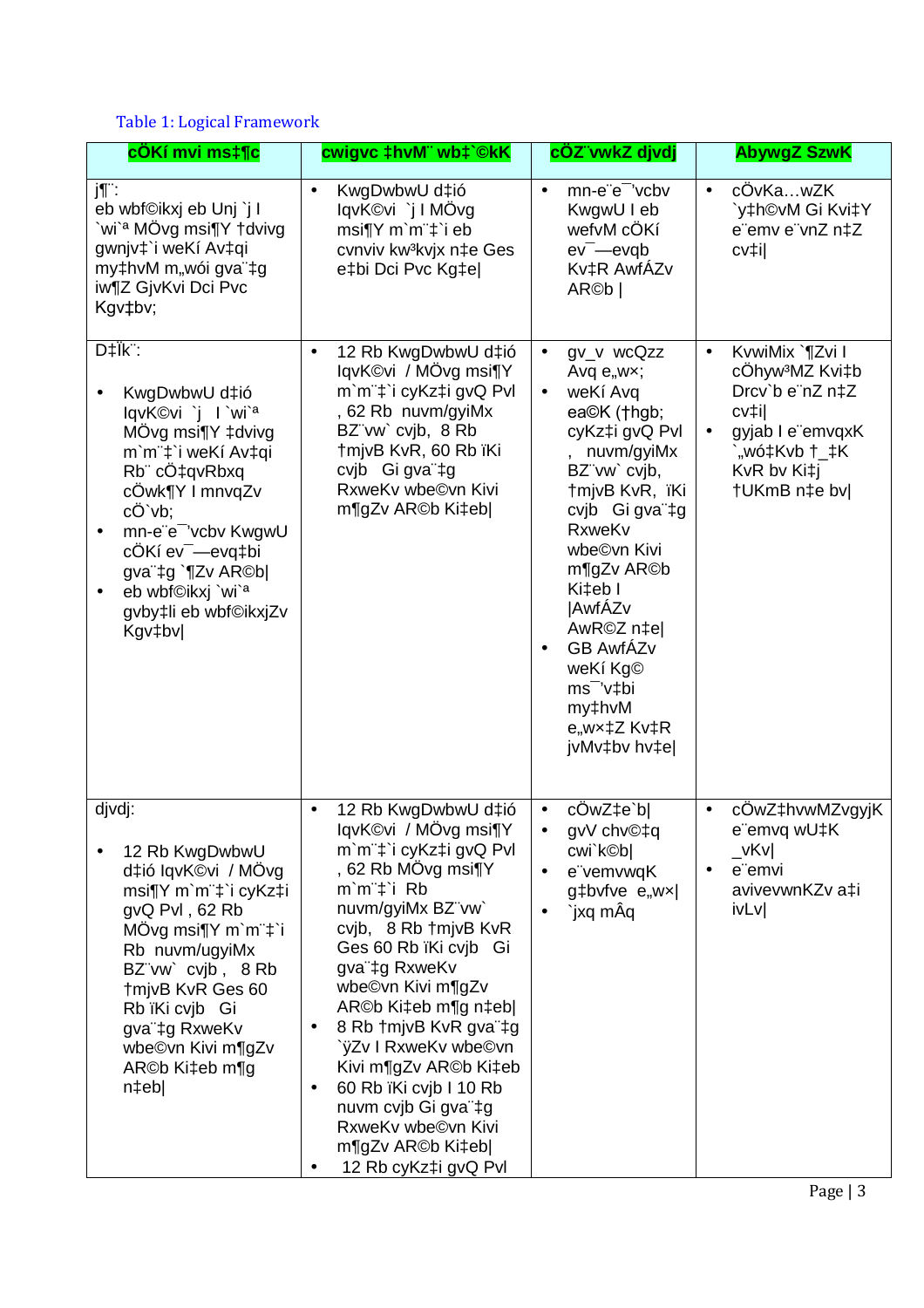| cÖKí mvi ms‡¶c                                        | cwigvc ‡hvM" wb‡`©kK                                                                                                                                                                                                                    | cÖZ vwkZ djvdj | <b>AbywgZ SzwK</b> |
|-------------------------------------------------------|-----------------------------------------------------------------------------------------------------------------------------------------------------------------------------------------------------------------------------------------|----------------|--------------------|
|                                                       | Gi gva"‡g RxweKv<br>wbe©vn Kivi m¶gZv<br>AR©b Ki‡eb                                                                                                                                                                                     |                |                    |
| Kg©m~Px:                                              |                                                                                                                                                                                                                                         |                |                    |
| `j MVb                                                | 8 wU `j MVb Kiv n‡e  12 Rb<br>KwgDwbwU d‡ió IqvK©vi /<br>MÖvg msi¶Y m`m¨‡`i<br>cyKz‡i gvQ PvI, 62 Rb<br>MÖvg msi¶Y m`m"‡`i Rb<br>nuvm/gyiMx cvjb BZ"vw`, 8<br>Rb +mjvB KvR Ges 60 Rb<br>ïKi cvjb Gi Rb" mivmwi<br>cÔKí n‡Z mnvqZv cv‡eb |                |                    |
| cÔwk¶Y, Iwi‡q‡>Ukb I<br>mfv                           | 4 wU cOwk¶Y I Iwi‡q‡>Ukb<br>Gi gva"‡g 142 Rb m`m"<br>cÔwk¶Y c‡eb                                                                                                                                                                        |                |                    |
| DcKiY mnvqZv cÖ`vb                                    | 142 Rb m'm" (KwgDwbwU<br>d‡ió IqvK©vi / MÖvg msi¶Y<br>m`m¨) 4,32,000/= UvKvi<br>mnvqZv cv‡eb                                                                                                                                            |                |                    |
| cÖwZ‡e`b ^Zix, gwbUwis,<br>gvV cwi`k©b, AwWU<br>BZ"vw | 2 wU †KvqvU©vi wfwËK<br>$c\ddot{\text{O}}$ w $\text{Z}$ ‡e`b I 1 wU gvwmK,<br>cÖKí mgvß cÖwZ‡e`b, gvV<br>cwi`k©b cÖªwZ‡e`b BZ¨vw`                                                                                                       |                |                    |

## JUSTIFICATION/BACKGROUND

The Rosulpur (JAUS) Co-Management committee has been formed in 14 March December 2011 for collaborative management of Modhupur National Park (MNP). The Rosulpur (JAUS) co-management committee comprises of 19 different stakeholders including Village Conservation Forums (VCFs) & CFW those are dependent on Forest Resources. This organization has been formed with Bangladesh Government Gazette # MOEF/env-4/Nishorgo/105/sting/2006/398 dated on 23/11/2009 and has constitution, staff polices, procurement polices etc.

The participation of the local communities, (e.g. CFW, VCFs, PFs) local government and the FD has been guaranteed with the formation of council and committee. The local level organization is officially responsible for conserving the forest, developing alternative livelihoods for local people (VCFs, PFs), and ensuring the welfare of the forest and forest people. Its lower tier is called the VCF and is authorized to hold general discussion on relevant issues and to make soft recommendations. Members of local communities (VCF, PF) are offered general membership in the council.

Modhupur National Park was established in 1982, and comprises of 24,292 hectare, and 8,436 hectare areas are of Shal Forest. The park is surrounded by 187 villages engaged in primarily subsistence agricultural activities mostly depend on the Park; so there is extensive trade in agricultural commodities.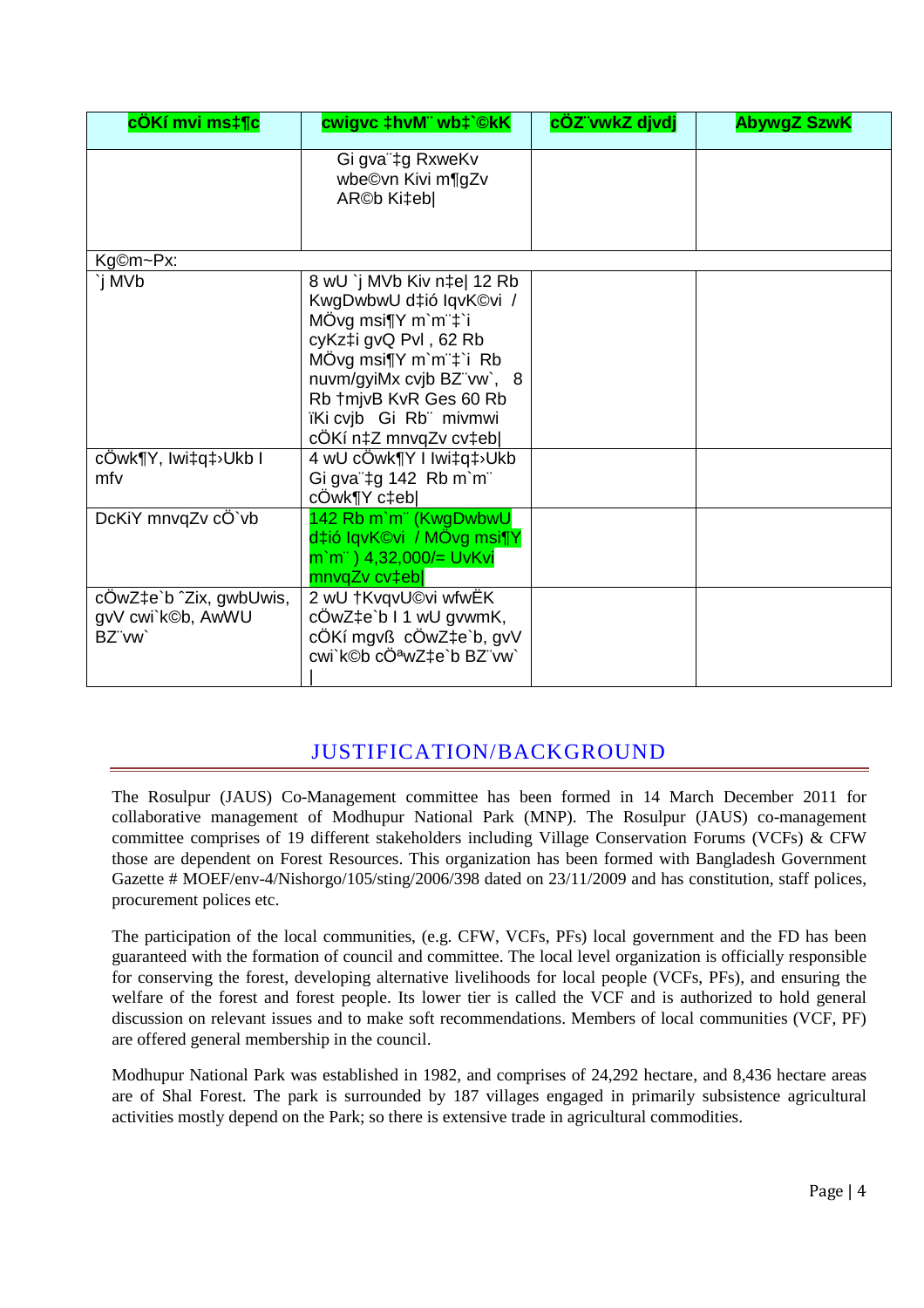The area is especially well-known for its bamboo products. Total 115 nos mouja and 7 nos Union involve in the forest area and the project area is 309.98 square km. The total population are 2,36,368 comprises of 71,051 households (Male-1,20,543 & female -1,15,825). Encroachment is the major Threat to MNP for agricultural use of land and fuel and timber wood extraction and possibly brick kiln consumption. Managed through the DFO at Tangail, local Forest Department maintains 26 staff members, with 4 Range Offices in Modhupur & Rasulpur Sadar, and Dokhola & Aronkhola areas including 8 Bit Offices covering the total Modhupur National Park

IPAC has been working with Modhupur National Park stakeholders since 2008. Since then, a platform of comanagement has been formed that includes 89 VCFs under 36 Villages, two Peoples' Forum. Recently in March 2011 there are two CMCs have been formed at Dokhola and Rosulpur range, with active participation of selected stakeholders as mentioned in the Bangladesh Gazette. The both CMCs meet on a monthly basis to discuss progress status and future actions, and they are increasingly active in supporting Forest Department efforts to protect Modhupur National Park.

This year, 550 Community Forest Guard (CFWs) were formed and have been working with Forest Rangers, which is as same as IPAC Community Patrol Group (CPG) model. IPAC successfully started implementation of Alternative Income Generating Activities (AIGAs), emphasizing Homestead gardening, Agro-forestry, Aquaculture and Bamboo made handicrafts to meet local market opportunities.

During PY 4, IPAC will work to build a foundation of sustainability for Madhupur NP's co-management platforms. This includes building the capacity of the CMC to effectively manage MNP with FD, and to ensure alternaitve livelihoods development for PA-dependent communities especially women, youth and ethnic minorities.

Specific efforts will be given to leveraging additional technical and financial support from local government agencies and/or Arannayk Foundation or other potential Donors. This year, IPAC will also strengthen its work in climate change vulnerability assessments and adaptation plan development. This will be achieved through regular facilitation as well as various VCFs based, national, and regional training opportunities. Nishorgo Sahayak will be provided appropriate orientations and facilitation to continue with sustainability. Also, there will be planning for Landscape Development Fund grant as a tool for capacity development of the CMCs

CFW & VCF are the front line associated staffs of the co-management process where CFW assisting to the forest department in patrolling and VCF member are the flat form of bottom level of the process. The local government members, civil society member and owner of the resource user institutions that ensures direct participatory democracy. It offers equal opportunity to majority village residence including women and smallest community to discuss, criticize and propose relevant activities for co-management process.

Role of VCF:

(I) CFW & VCF is usually meet to plan and prepare a 'menu' for village development and review the implementation of the plan by co-management organizations,

(II) VCF is responsible to assist PF and CMC for selecting participants of beneficiary selection,

(III) CFW & VCF is mandated to meet at least 12 times in a year; may meet more according to the necessary of community.

The primary Sources of income of peoples living around the MNP are & agriculture, day labor, small trade and fire wood collection. It is around 10% HHs have no secondary income source. The poor peoples become forced to incline on forest resources for livelihood.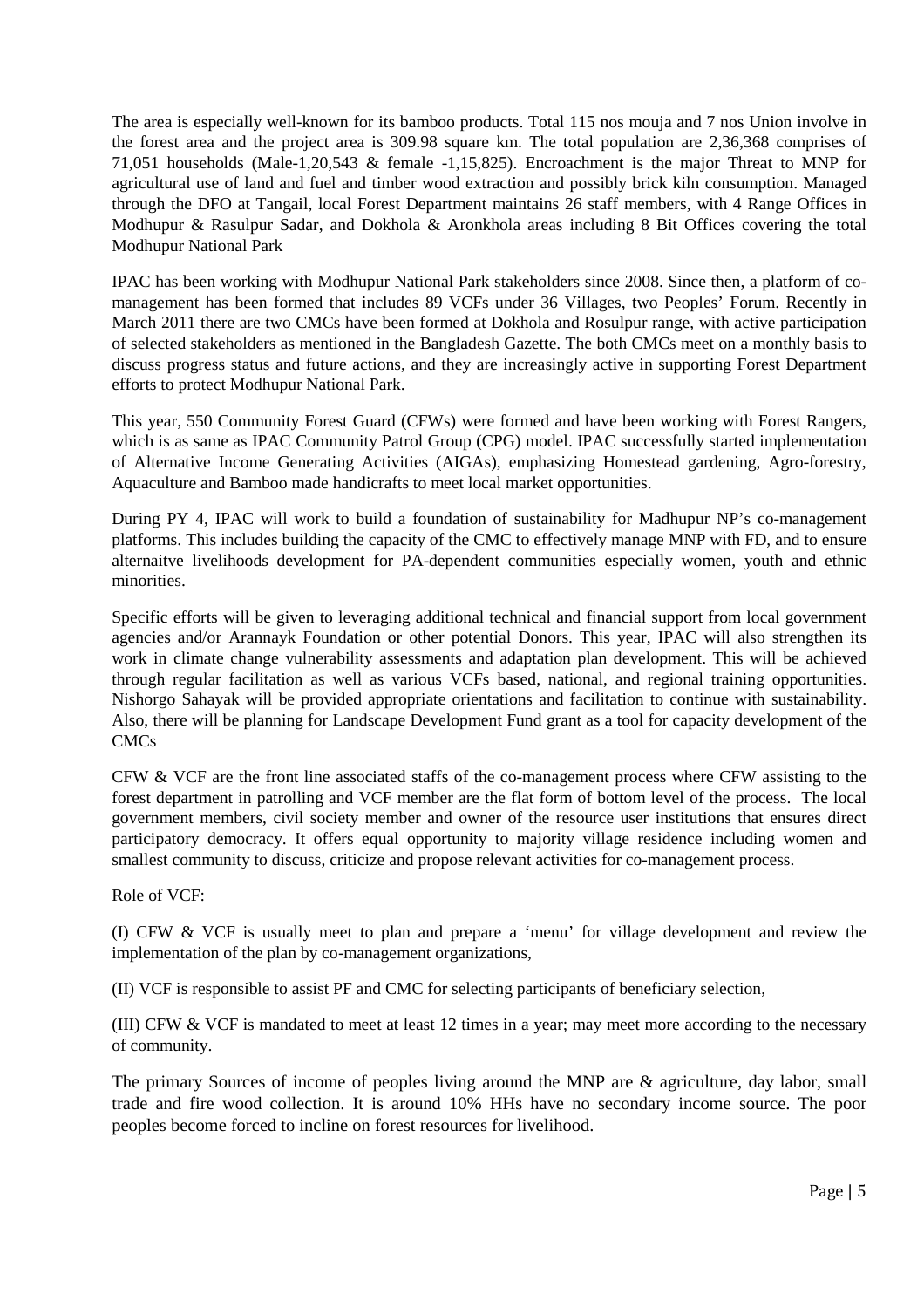It is very much cleared from the PRA reports that about 80 % household are landless and hardly living with small homestead land their own. On the other hand 20% HHs has cultivable land and the rest HHs have no cultivable land.

Food deficit are very common with the poor CFW/VCF member and lower middle class households. Food deficit varies from season to season. It depends on availability and scope of alternative source of income. The poor people with micro credit program from major credit providing NGOs are living with vicious cycle of poverty line. They remain under poverty line becomes tense to do forest offense to back their weekly payment to NGO's.

Scope of opportunities: They have experience on various trades of Fish culture, poultry ( hen/duck etc) rearing, pig rearing and tailoring and Management, Homestead Vegetable gardening, Homestead Plantation etc. They are with no capital or working funds for different business and they have to do daily labors.

## 5. DESCRIPTION OF THE PROPOSED PROJECT

#### • **Objectives:**

The main objectives of this proposed project is to reduce pressure on Modhupur National Park's and its constituent biodiversity in the best possible condition. Specifically, the following key objectives will be achieved during the implementation of the proposed project:

- To reduce pressure on Protected areas by providing sustainable income generation support to forest dependent communities like community patrolling groups/village conservation forum members who are residing in and around the PA areas.
- To raise capacity of co-management committee on project implementation and process of functioning co-management approach.
- Taking back forest dependent people from forest to non forest related business on different alternative value chain trades.

#### • **Final Results:**

- 142 CFW/VCF men and women will get benefits directly from proposed project as alternative income generation support.
- Fifty percent forest dependency will be reduced keep off pressure and Biodiversity will be increased.
- A working capital (support amount) will be established.
- Alternative income generating and value chain activities will be identified and adopted the participants.
- Income of the project participants will be increased.
- Decrease the dependency on forests.
- Financial management capacity of the CMC will be improved.

#### • **Methods:**

 The success of the project implementation is the sound fund management system guided by approved guideline of CMC. The CMC of MNP will be responsible for overall fund management. Their will be project implementation committee who will execute project activities. About eighty one percent fund of the project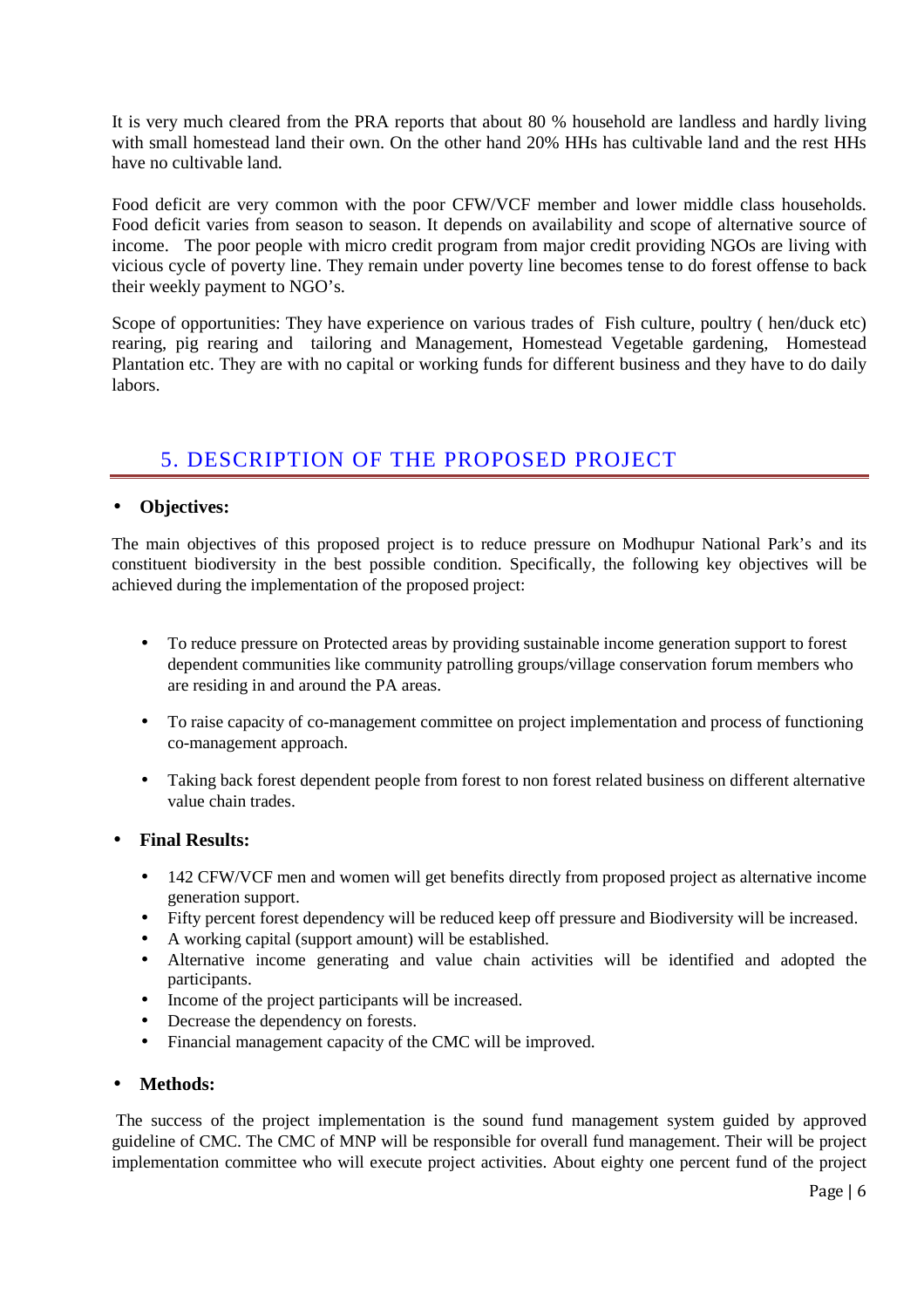will be use for income generation supports and rest of the fund will be use as training and orientation. CMC of MNP will play the vital role for disbursement and monitoring of the fund. The Treasurer and Member Secretary will be overall in charge of the financial and accounting and reporting. In this regard existing procurement management guideline, financial guideline will be followed. The CMC of MNP will approve the Plan. How much money will be get by a beneficiary will be depend on IGA but there will be a ceiling so that maximum beneficiary can get chance to improve livelihood.

The project will create opportunities to pond Fish culuture, poultry rearing, tailoring  $\&$  pig rearing for ethnic people to support in landscape areas of MNP. It will create income generation opportunities to CFW/VCF members of men and women who live on forest resources for their livelihood. Moreover it will back forest dependent peoples to agriculture/agro-forestry related alternating income generation activities that release to grow up. The target people for the project will be able to improve their livelihoods and improve their existing economic situation through proper utilization of these natural resources in sustainable manner. This project will also ensure enhancing the biodiversity conservation and management. People with the limited scope of alternative means of living will get an opportunity to lead their life in a better condition and support their family from food security. This will also reduce the vulnerability and poverty. The project initiative will provide opportunity to the community people (VCF, PF) to engage in the alternative livelihood opportunity and sustainable way of Income Generation Activity (IGA).

### **Activities:**

- **Group Formation:** The CWG/VCF members will be grouped according to their income generation support.
- **Training/orientation/meeting:** Training, orientation and various meeting will organize to provide on the desired trades of turmeric, Zinger & papaya cultivation, Bamboo handicraft product development, ethnic glossary shop, poultry rearing shop and pond fish culture.
- **Group Savings:** The support from the project will be as working capital to them. They will start group savings in order to bring them on self dependent. They will not go to micro finance institution for credit. It will help to break the vicious cycle of poverty from credit circle.
- **Support:** After the training or orientation the proposed (partial) support will be provided to the designed trade from the project and the beneficiary contribute the rest of amount.
- **Meeting:** They will sit in monthly meeting to keep them aware on business mode and up to date information. CMC member will participate their meeting as observer to know their progress and situation.
- **Field Visit:** Project implementation committee (PIC) will frequently visit project sites and keep record to prepared monthly report for internal and external report.
- **Reporting:** The project implementation committee (PIC) will prepare monthly report and sends to funding authority monthly and quarterly basis. After completion of project a final report will be prepared.
- **Audit:** The audit will carried out at ending the project activities from internal or external audit firm clearance from funding authority.
- **Evaluation Methodology :** 
	- CMC will form a Project Implementation Committee (PIC) selecting 3-5 members from committee for respective work area work ( i.e. on project site basis)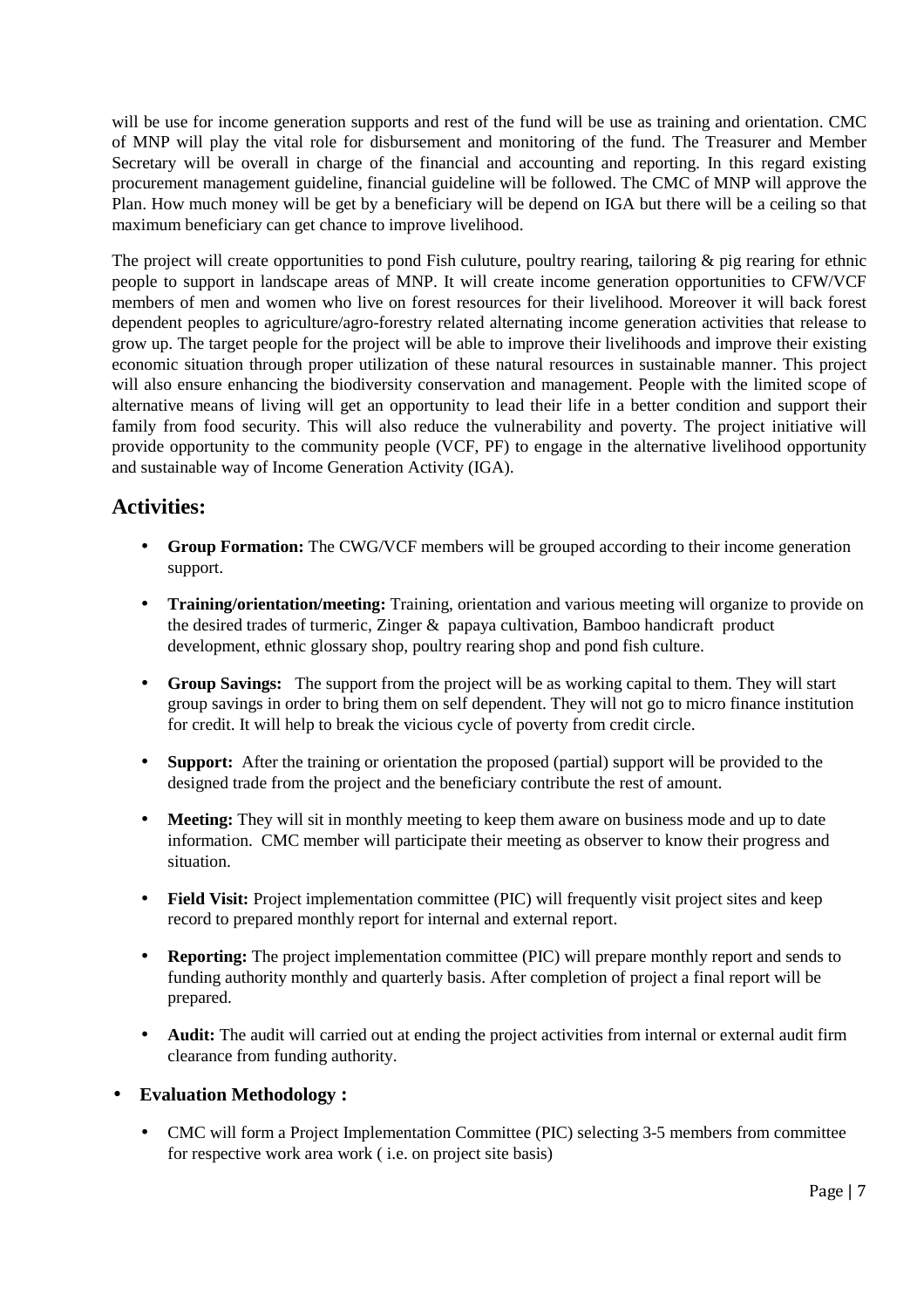- The appointed CMC member will work on voluntary basis.
- Project implementation committee (PIC) will prepared a work plan and then they produce it to the monthly CMC meeting. It will be approved in CMC meeting. All activities will be executed following approved planed and guideline.
- The PIC will prepare a monthly report before meeting for following of every successive month.
- There will be cent percent of CFW member and rest others planned to be the beneficiaries from VCF who are with skilled on respective trades.
- The project activities will be completed with time frame of pre-prepared work planned and report should be made accordingly.
- Internal audit will be performed every month.
- **Communication, technical support insure and dissemination of results:**
- $\checkmark$  The communication methods will be applied over the beneficiaries involve directly and indirectly. The committee members will go to project areas and shared the outcomes activities with them.
- $\checkmark$  Project implementation committee (PIC) will arrange meeting at their office involving respective government officials, non government, and local authorities for focusing their activities performed successfully.
- $\checkmark$  Technical Support will insure by the Net working, advocacy with the involvement of Agriculture, fisheries livestock department & other respective stallholders. The trade wise technical training/ orientation will arrange before provide input support to the beneficiaries.

## 6 WORK PLAN

#### **Table: 02**

| SL.<br>No.       | <b>Activities/Sub Activities</b>                         | <b>August 2011 to July 2012</b> |                |   |   |   |   | <b>Remarks</b> |   |                  |    |        |    |  |
|------------------|----------------------------------------------------------|---------------------------------|----------------|---|---|---|---|----------------|---|------------------|----|--------|----|--|
|                  |                                                          | 1                               | $\overline{2}$ | 3 | 4 | 5 | 6 | $\overline{7}$ | 8 | $\boldsymbol{9}$ | 10 | 1<br>1 | 12 |  |
| $\mathbf{1}$     | <b>Group Formation</b>                                   |                                 |                |   |   |   |   |                |   |                  |    |        |    |  |
| $\boldsymbol{2}$ | Training, orientation,<br>meeting                        |                                 |                |   |   |   |   |                |   |                  |    |        |    |  |
| 3                | <b>Purchasing Support</b><br>Materials                   |                                 |                |   |   |   |   |                |   |                  |    |        |    |  |
| 4                | Distribute input support<br>material to the groups       |                                 |                |   |   |   |   |                |   |                  |    |        |    |  |
| 5                | Harvesting/Trading<br>activities by the<br>beneficiaries |                                 |                |   |   |   |   |                |   |                  |    |        |    |  |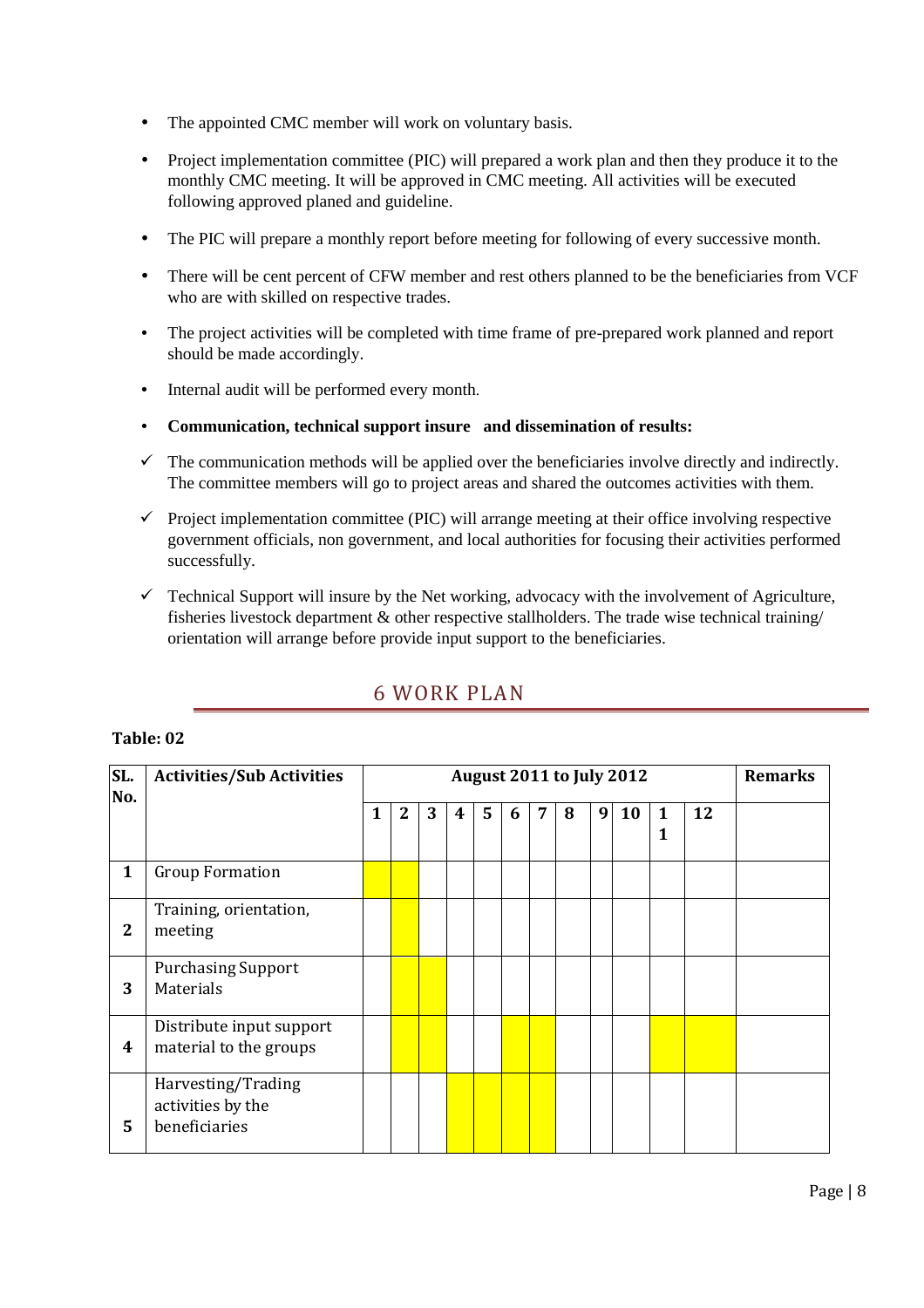| 6  | <b>Technical Support for</b><br>growth and maintenance |  |  |  |  |  |  |  |
|----|--------------------------------------------------------|--|--|--|--|--|--|--|
| 7  | Field Visit and monitoring                             |  |  |  |  |  |  |  |
| 8  | Reporting progress                                     |  |  |  |  |  |  |  |
| 9  | Audit                                                  |  |  |  |  |  |  |  |
| 10 | Result/Impact study                                    |  |  |  |  |  |  |  |
| 11 | Closing report                                         |  |  |  |  |  |  |  |

#### 7. SUSTAINABILITY PLAN

The main criteria of selecting project participants will be the direct community patrolling group members and poor VCF member from climate changed impacted landscape areas of Modhupur National Park. All the project participants were selected by co-management committee. The vision of institutional development of the project participants is to initiate sustainable income generation that will reduce pressure to forest and the environment, increase biodiversity and create wealth to generate income in order to achieve the millennium development goals. The project implementation team (CMC) will show willingness to continue with Project activities after phase out the project. The on-going activities will attract support from volunteers, government departments, other NGOs etc.

The process of developing quarterly work plan will be participatory where key stakeholders will be involve, with facilitation from the project implementation team using group interview and field observation. Training of project participants are essential in laying a strong foundation for the development of conservation enterprise, which cannot be built without the help of technically skilled persons. The project will address specific training for the project participants on pond fish culture, poultry (hen/duck etc) , pig rearing for alternative income generating activities, organizational development and management etc. Project implementation team will hold regular visit and

Follow up progress of the project with beneficiaries and related stakeholders. These closed trust relation will link up ample opportunity to explain business that assists to earn sustainable income from targeted enterprise.

Project monitoring is a process that will record achievements of its objectives and the work plan. The management team will form monitoring unit to facilitate this process. The monitoring unit will make regular visits to the field and observe on what is being done. It will maintain progress records at different stages. The facilitators will record to gather information and disseminate the same to the beneficiaries. The project will identify stakeholders/development partners from the government departments and non-government organizations to work with. Collaboration will provide efficient service delivery and sustain project activities after donor support.

IPAC team will impart training for CMC on monitoring the project activities of VCF who will directly be implementing proposed AIG activities. Regular basis IPAC will give technical services.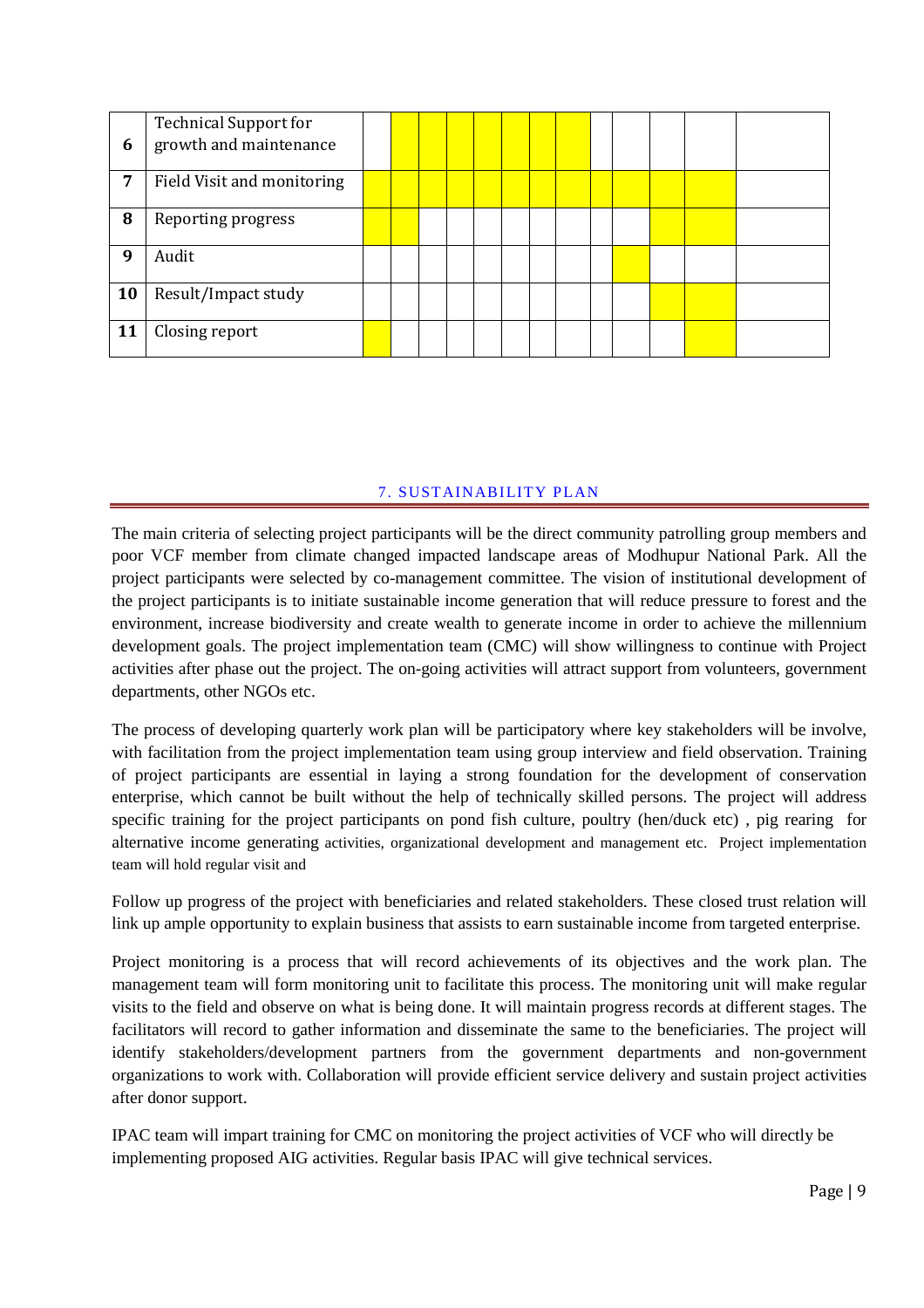## **8. BUDGET**

## **Table 3: Budget**

| <b>SL</b>      | <b>Head of Expenditure</b>                 | <b>Quantity</b> | <b>Unit Cost</b> | <b>Grant</b><br><b>Amount</b><br>(BDT) | <b>Community</b><br><b>Contribution</b> | <b>Total</b><br>(BDT) |
|----------------|--------------------------------------------|-----------------|------------------|----------------------------------------|-----------------------------------------|-----------------------|
| A              | <b>Program cost (Support):</b>             |                 |                  |                                        |                                         |                       |
| 1              | Pond Fish Culture (300 decml/1 Group)      | 12              | 5,000            | 60,000                                 | 12,000                                  | 72,000                |
| $\overline{2}$ | Poultry (Hen/Duck etc) rearing             | 62              | 3,000            | 186,000                                | 31,000                                  | 217,000               |
| 3              | Tailoring & sewing                         | 8               |                  |                                        | 4,000                                   | 4,000                 |
| 4              | Pig rearing (Poor Ethnic community)        | 60              | 3,100            | 186,000                                | 30,000                                  | 216,000               |
|                | Sub-total - A                              | 142             |                  | 432,000                                | 77,000                                  | 509,000               |
| B              | <b>Training cost:</b>                      |                 |                  |                                        |                                         |                       |
| 1              | Pond Fish Culture (300decml/1group)        | 12              | 250              | 3,000                                  |                                         | 3,000                 |
| $\overline{2}$ | Poultry(Hen/duck etc) rearing              | 62              | 250              | 15,500                                 |                                         | 15,500                |
| 3              | Tailoring $&$ sewing (8 persons, 2 months) | 2               | 5,500            | 11,000                                 |                                         | 11,000                |
| 4              | Pig rearing (Poor Ethnic community)        | 60              | 250              | 15,000                                 | $\overline{\phantom{m}}$                | 15,000                |
| 5              | Training honorium for facilitator          | 5               | 500              | 2,500                                  | $\overline{\phantom{a}}$                | 2,500                 |
|                | Sub-total - B                              |                 |                  | 47,000                                 |                                         | 47,000                |
| C              | <b>Administrative cost:</b>                |                 |                  |                                        |                                         |                       |
| 1              | Office Supplies                            | 6               | 400              | 2,400                                  |                                         | 2,400                 |
| 2              | Photocopy, mail, postage                   | 12              | 250              | 3,000                                  |                                         | 3,000                 |
| 3              | Audit                                      | 1               | 5,000            |                                        |                                         |                       |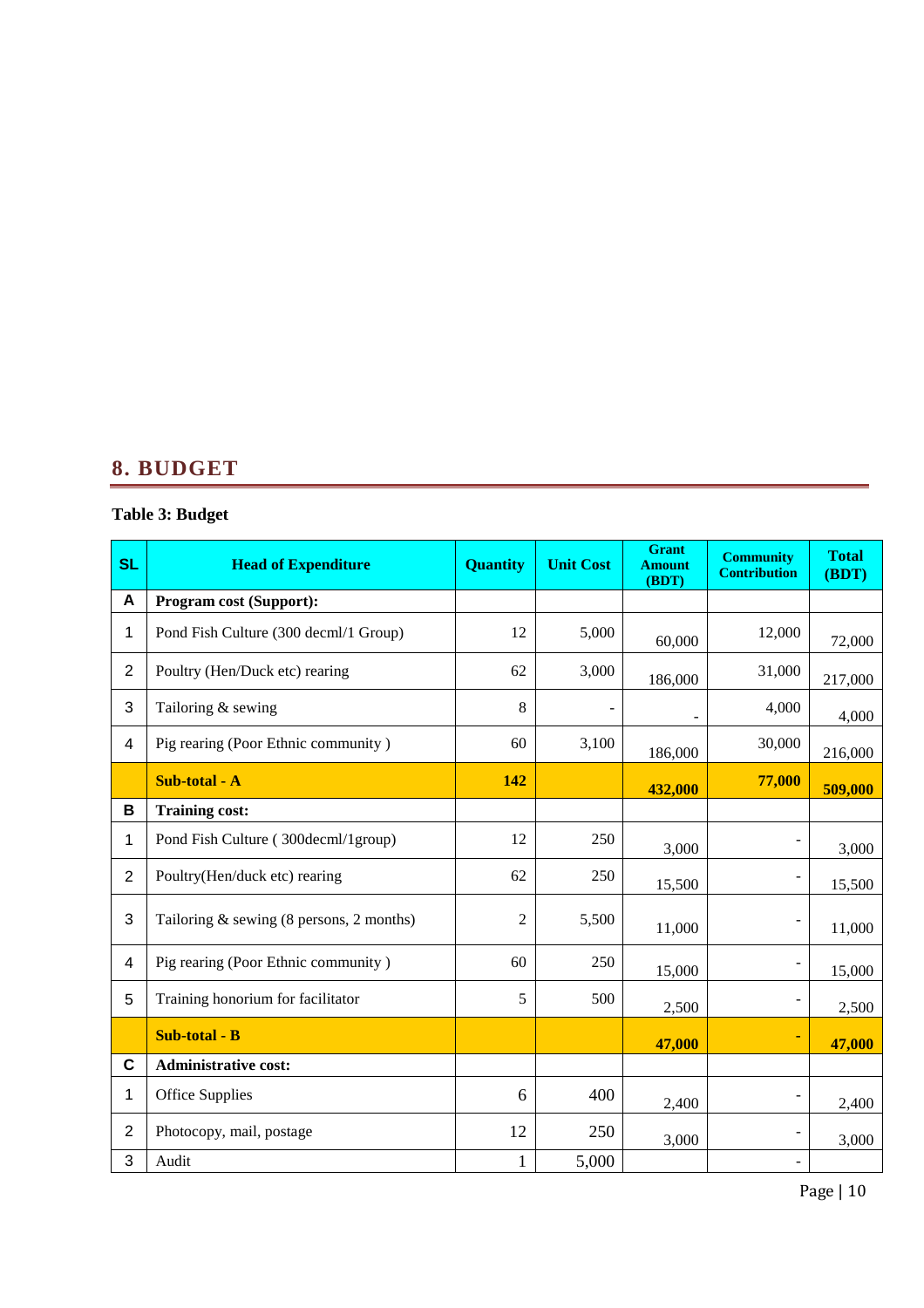|   |                      |    |       | 5,000   |        | 5,000   |
|---|----------------------|----|-------|---------|--------|---------|
| 4 | Transport cost       | 12 | 500   | 6,000   | 5,000  | 11,000  |
| 5 | Travel and perdiem   | 4  | 1,000 | 4,000   | 5,000  | 9,000   |
|   | <b>Sub-total-C</b>   |    |       | 20,400  | 10,000 | 30,400  |
|   | Total Cost $(A+B+C)$ |    |       | 499,400 | 87,000 | 586,400 |

#### Grants Total: Four Lac Ninety Nine Thousand Four Hundred only

Note:

1) Sewing Machine will be provided from existing inventory procured previously

2) Total beneficiaries: 142

## 9. PROPOSED SCHEDULE OF FUND DISBURSEMENT

#### **Table 4: The schedule of fund disbursement**

| <b>Installment for project Activities</b> | <b>Period (Months/Year)</b> | <b>Estimated</b><br><b>Cost</b> | % of Grant<br><b>Amount</b> |
|-------------------------------------------|-----------------------------|---------------------------------|-----------------------------|
| 1st Installment                           | 1st Quarter 3 month         | 2,49,700.00                     | 50%                         |
| 2nd Installment                           | 2nd Quarter 3 months        | 1,24,850.00                     | 25%                         |
| 3rd Installment                           | 3rd Quarter 3 months        | 1,24,850.00                     | 25%                         |
| 4rt Installment & reporting               | 4rth Quarter 3 months       |                                 |                             |
| Total                                     |                             | 4,99,400.00                     | 100%                        |

In word: Four Lac ninety nine thousand four hundred only

#### **Table 5: Earning matrix (approximately) from selected AIG/Value Chain per individual:**

| SL | <b>AIG/Value Chain</b>                     | <b>Time Frame</b> | <b>Earning in BDT.</b> |
|----|--------------------------------------------|-------------------|------------------------|
|    | Pond Fish Culture (10dc)                   | Six monthly       | 7500.000               |
|    | Poultry rearing                            | Yearly            | 15000.00               |
|    | Sewing and accessories                     | Weekly            | 700.00                 |
| 4  | Pig rearing/fattening for ethnic community | yearly            | 18000.00               |

### 10. SIGNATURE

I, the undersigned Mr. Shekhor Mrong Chairman of JAUS( Rosulpur) Range CMC, Modhupur National Park, that is requesting financial assistance from the Small Grant component for the implementation of proposed activity related to "Creating sustainable Income for CFW & VCF members who are vulnerable to climate Change" certify that all the information in the grant application file is exact and correct.

Signature: ………………………………………………… Date: -----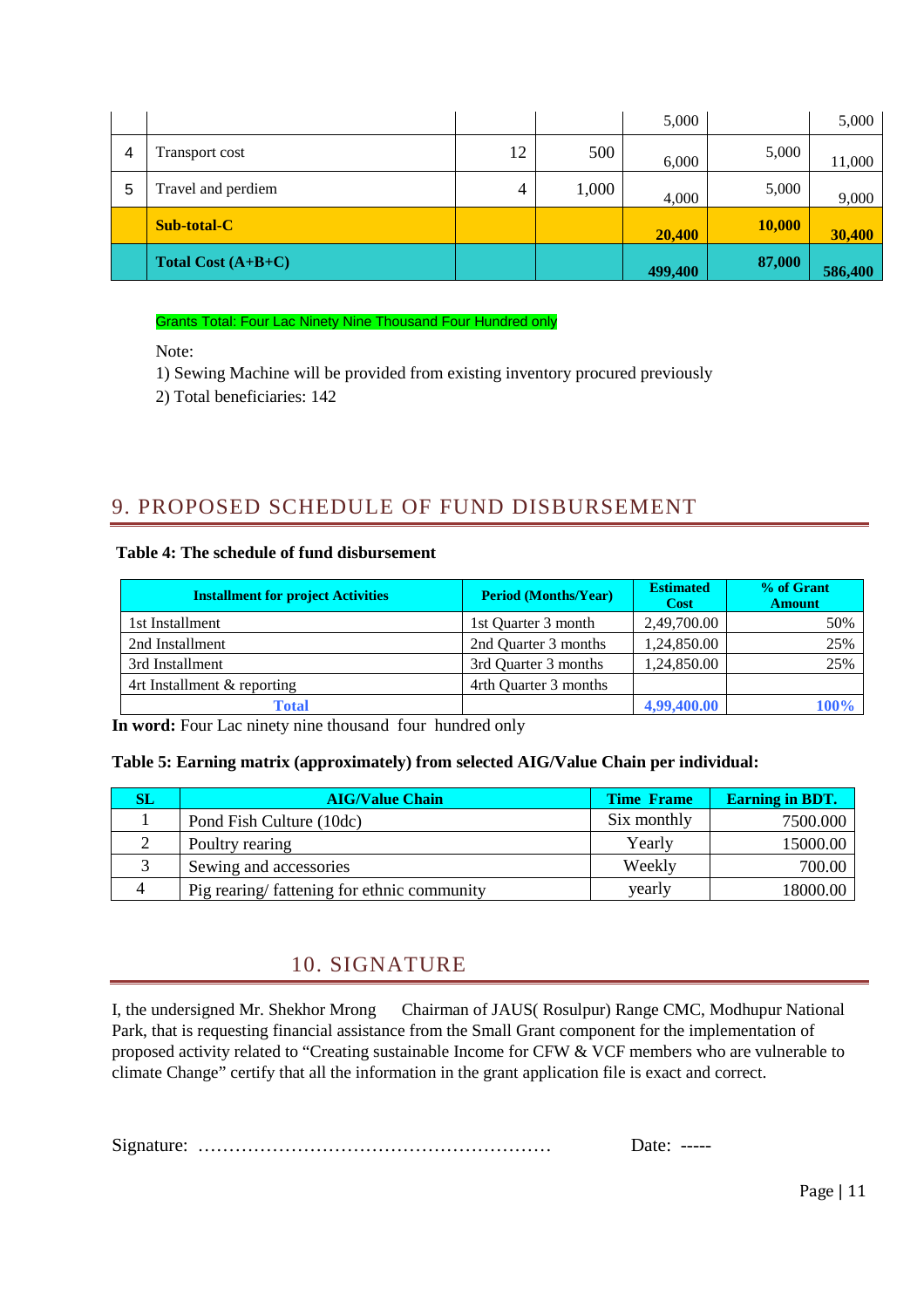### INFORMATION ON THE ORGANIZATION (PROFILE)

Type of Organization (CMO/RMO/ECA/Others): JAUS (Rosulpur) Co-Management Committee Modhupur National Park, JAUS ( Rosulpur) range Office, Tangail.

Date of foundation (D/M/Y): Council & co-Management Committee formed on 14/03/2011 With GOB Gazette no MOEF/env-4/Nishorgo/105/sting/2006/398 dated on 23/11/2009

#### **Address:**

JAUS ( Rosulpur) Co-Management Committee (MNP), JAUS ( Rosulpur) range Office, . Telephone Number: 01715-151893 E-mail (if any): No Contact Person: Mr. Shekhor Mrong Position with the organization: Chairman

Contact person's address:

Mr. Md Amir Ali Sarkar Range officer, Member Secretary, JAUS ( Rosulpur) Co-Management Committee (MNP) Office Modhupur JAUS ( Rosulpur) Range Office, Tangail Telephone Number: 01711-128802

Accounting System:

- CMC (Co-management Committee) have a manual book keeping and accounting procedure until such time CMC management decides to computerize the existing accounting system. The CMCRMO office has maintained the following book of accounts and vouchers for dayto-day record keeping. , Cash Book, General Ledger, Stock Register (if required), Fixed Asset Register, Payment Voucher, Payment Voucher, Journal Voucher
- No transaction is accepted as authorized unless is approved by the respective authority. The respective account officers will scrutinize the bills/vouchers of all the works of the projects. The scrutinized will be approved by Chairperson/President of Co management Committee.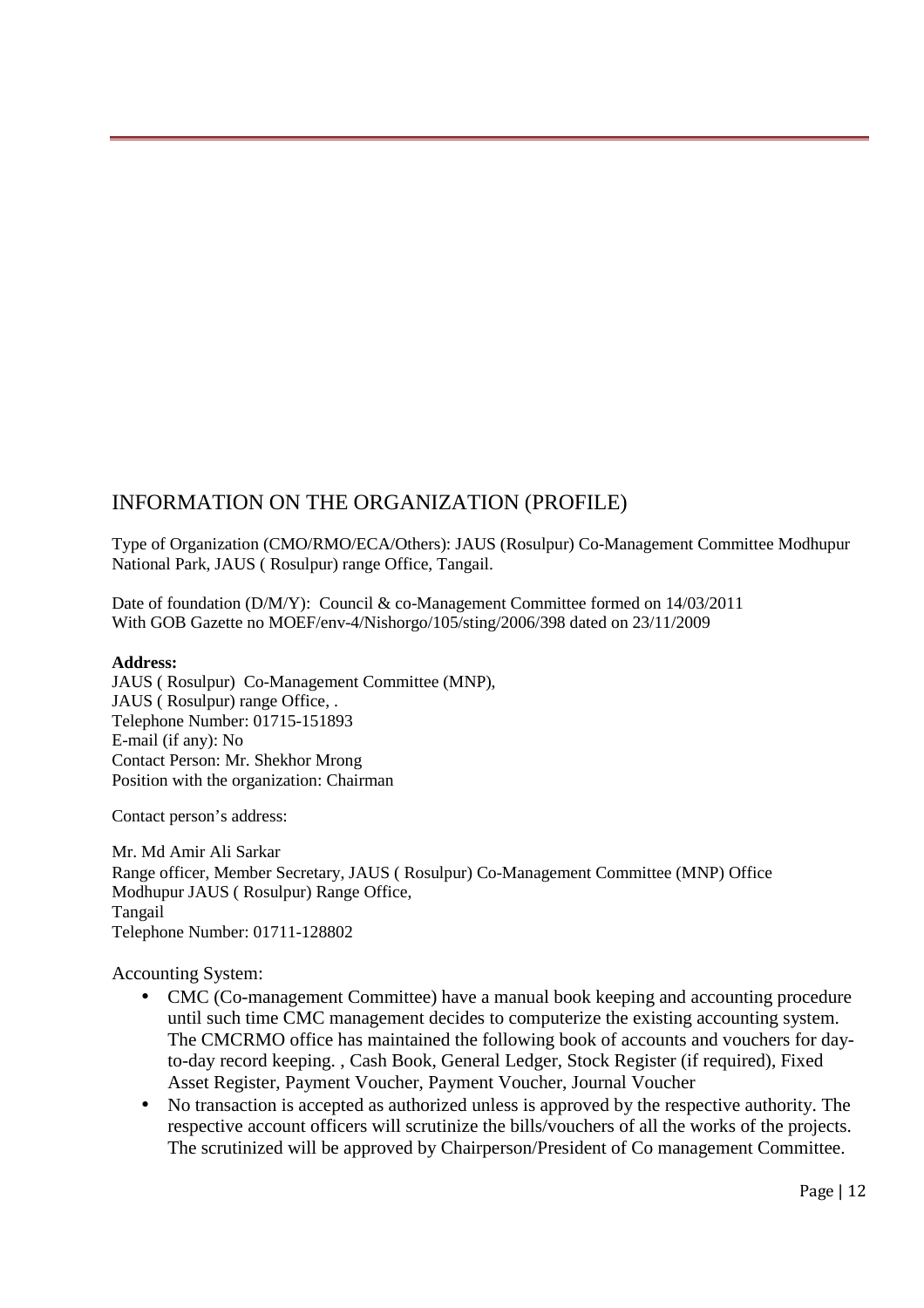In the absence of Chairperson/President the person nominated by him will give the approval of the bills/vouchers.

**Banking/procurement guide line/Financial guide/travel guide line:** The CMC will have the followed those policies which have already supplied from IRG for conducting and controlling the bank account & mentioned issues:

#### **Enclosures:**

- 1. Organizational Profile ,
- 2. Certificate of Registration(under process) and/or Published Govt. Gazette,
- 3. Certification of bank A/C provided by concerned bank,
- 4. Meeting Minutes with Signature of Management Committee,
- 5. Budget basis (if any, detail breakdown of each broad category),
- 6. Copy of the Policy Manuals (Constitution, Procurement, Travel & Perdiem, Personnel), which are provided by IPAC and approved by the Management Committee.

Please list the Management Committee of the organization that will be involved in the implementation of the project. Insert rows as require

#### **Table : 06**

| SL  | Name                   | Designation in organization |
|-----|------------------------|-----------------------------|
|     | Mr. Shehkor Mrong      | Chairman                    |
| ە ب | Mr. Md Amir Ali Sarkar | <b>Member Secretary</b>     |
|     | Mr.Rana Sharma         | Treasurer                   |

Beneficiaries will be engaged in the project: Village and Union wise List of Beneficiaries, as per following

**Table: 07** Beneficiaries List will be submitted in next time (Tentative)

## **imyjcyi m`i †iÄ wmGgwm**

### myweav‡fvMx‡`i bv‡gi ZvwjKv

| <b>utbs</b> | bvg                               | wcZvi bvg                         | MÖvg                        | eqm | $Wj\frac{1}{2}$ | gš—<br>$e^{\cdot \cdot}$ | cÖKí           |
|-------------|-----------------------------------|-----------------------------------|-----------------------------|-----|-----------------|--------------------------|----------------|
| 1.          | #`‡jvqvi<br>tnv‡mb                | g <sub>1</sub> , Z Avt ingvb      | <b>MvQvevox</b><br>gywÝcvov | 42  | cyi"            | <b>CFW</b>               | $g$ rm"<br>Pvl |
| 2.          | iwdR Dwlb                         | $gnZ$ Avt nvwg                    | <b>MvQvevox</b><br>dvg©cvov | 43  | cyi"l           | <b>CFW</b>               | grm"<br>Pvl    |
| 3.          | Ryjnvm Dwlb<br>$f - \sharp A E V$ | g <sub>1</sub> ,Z AvRvnvi<br>Avjx | <b>MvQvevox</b><br>dvg©cvov | 42  | cyi"l           | <b>CFW</b>               | $g$ rm"<br>Pvl |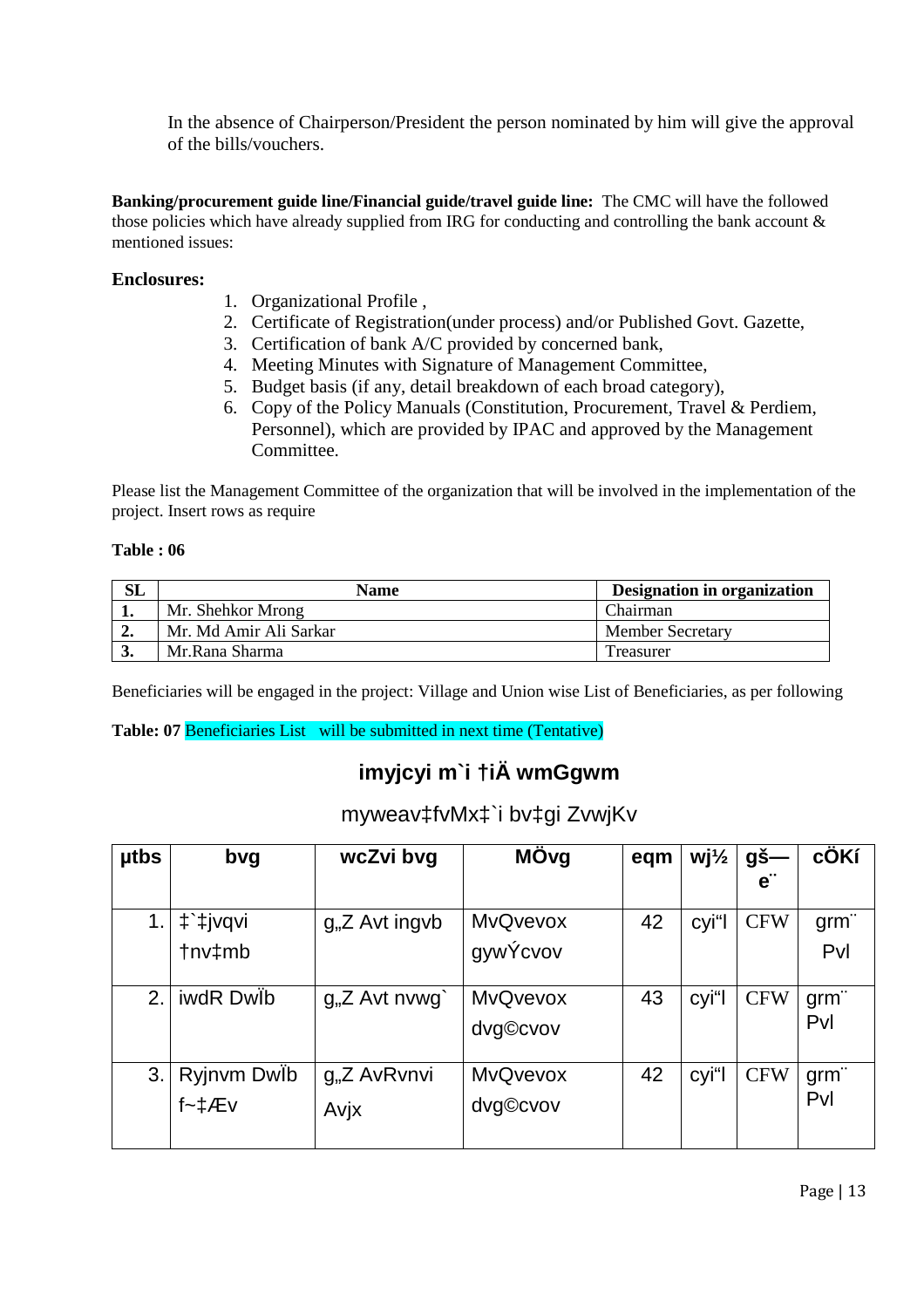| 4. | kvgQzj nK                   | g"Z Avidvb<br>Avjx                             | MvQvevox d‡ió<br>Awdm       | 55 | cyi"l | <b>CFW</b> | grm"<br>Pvl    |
|----|-----------------------------|------------------------------------------------|-----------------------------|----|-------|------------|----------------|
| 5. | <b>ïKzi Avjx</b>            | $gnZ$ nhiZ Avjx                                | MvQvevox d‡ió<br>Awdm       | 45 | cyi"l | <b>CFW</b> | grm"<br>Pvl    |
| 6. | evnvi"j                     | ‡gvnv¤§` Avjx                                  | MvQvevox d‡ió<br>Awdm       | 38 | cyi"l | <b>CFW</b> | $g$ rm"<br>Pvl |
| 7. | kvgQzj nK (2)               | g"Z nvmvb<br>Avjx                              | MvQvevox d‡ió<br>Awdm       | 45 | cyi"l | <b>CFW</b> | grm"<br>Pvl    |
| 8. | bl‡ki Avjx                  | g"Z BqvKze<br>Avjx                             | MvQvevox d‡ió<br>Awdm       | 45 | cyi"l | <b>CFW</b> | grm"<br>Pvl    |
| 9. | wc <sup>&gt;</sup> Uz mvsgv | $g_{\nu}Z$ mZx $\rangle$ <sup>a</sup><br>gvivK | NyNyi evRvi                 | 42 | cyi"l | <b>CFW</b> | $g$ rm"<br>Pvl |
|    | 10 Qwgi Avjx                | g"Z myi"R<br>Avjx                              | NyNyi evRvi                 | 45 | cyi"l | <b>CFW</b> | grm"<br>Pvl    |
| 11 | ‡nv‡mb Avjx                 | g"Z Avnv`yj-vn                                 | <b>MvQvevox</b><br>gywÝcvov | 46 | cyi"l | <b>CFW</b> | grm"<br>Pvl    |
| 12 | Ryjnvm Dwlb<br>Ryjy         | $gnZ$ Av $\ddagger$ qb<br>Dwib                 | <b>MvQvevox</b><br>gywÝcvov | 37 | cyi"l | <b>CFW</b> | $g$ rm"<br>Pvl |

| <b>utbs</b> | bvg                 | wcZv/ ^vgxi<br>bvg    | MÖvg           | eqm | $Wj\frac{1}{2}$ | cÖKí                       |
|-------------|---------------------|-----------------------|----------------|-----|-----------------|----------------------------|
| 13          | fvby teMg           | kvnRvnvb Avjx<br>mvRy | eskxevB`, RjQI | 45  | gwnjv           | Hen/duck<br>etc<br>rearing |
| 14          | ‡mvjvqgvb<br>tnv‡mb | gvjy †mK              | eskxevB        | 61  | cyi"l           | Hen/duck<br>rearing        |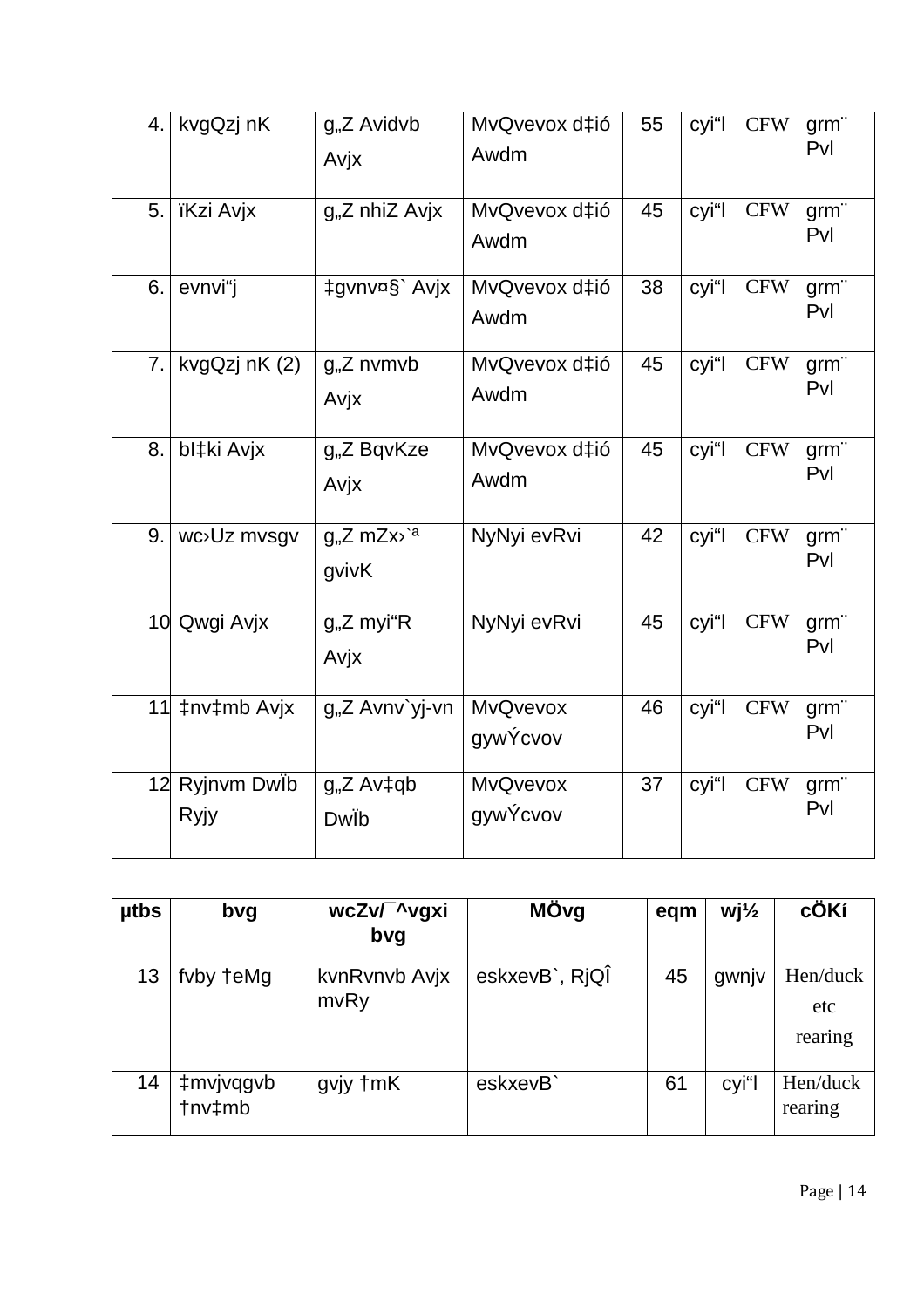| <b>utbs</b> | bvg                                  | wcZv/ ^vgxi                                          | MÖvg                         | eqm | $Wj\frac{1}{2}$ | cÖKí                       |
|-------------|--------------------------------------|------------------------------------------------------|------------------------------|-----|-----------------|----------------------------|
|             |                                      | bvg                                                  |                              |     |                 |                            |
| 15          | ilkbviv †eMg                         | ‡g‡Qi Avjx                                           | eskxevB`                     | 46  | gwnjv           | Hen/duck<br>rearing        |
| 16          | b~ibvnvi<br>teMg                     | g"Z wmivRyj<br><b>Bmjvg</b>                          | RjQÎ cywjk dvuox             | 50  | gwnjv           | Hen/duck<br>rearing        |
| 17          | k <sup>a</sup> xgwZ dzjy<br>ivYx cvj | g"Z †Li" P <sup>,`a</sup> cvj                        | RjQÎ cywjk dvuox             | 56  | gwnjv           | Hen/duck<br>rearing        |
| 18          | gv‡R`v ‡eMg                          | Avt ingvb                                            | RjQÎ jvBbcvov                | 45  | gwnjv           | Hen/duck<br>etc<br>rearing |
| 19          | Wjwc eg©b                            | ‡LvKv eg©b                                           | RjQÎ jvBbcvov                | 32  | gwnjv           | Hen/duck<br>rearing        |
| 20          | dv‡Zgv<br>teMg                       | g"Z Avt MwY                                          | RjQÎ<br><b>Iqvi©wfkbcvov</b> | 51  | gwnjv           | Hen/duck<br>etc<br>rearing |
| 21          | nvwjgv telqv                         | g"Z beve Avjx                                        | RjQÎ<br><b>Iqvi©wfkbcvov</b> | 66  | gwnjv           | Hen/duck<br>etc<br>rearing |
| 22          | AvwQqv<br>telqv                      | g"Z myBZv †kL                                        | RjQÎ<br><b>Iqvi©wfkbcvov</b> | 60  | gwnjv           | Hen/duck<br>rearing        |
| 23          | Avw¤^gv<br>†eMg                      | g <sub>"</sub> Z Avt Kwig                            | RjQÎ<br>lqvi©wfkbcvov        | 53  | gwnjv           | Hen/duck<br>etc<br>rearing |
| 24          | i"wn`vm<br>evKvjx                    | $g_{\nu}Z R \ddagger M^{\nu}$ <sup>a</sup><br>evKvjx | RjQÎ<br><b>Iqvi©wfkbcvov</b> | 57  | gwnjv           | Hen/duck<br>etc<br>rearing |
| 25          | $Rqg^a s$                            | k vgjx g <sup>a</sup> s (gv)                         | RjQÎ<br><b>Iqvi©wfkbcvov</b> | 18  | cyiæl           | ïKi cvjb                   |
| 26          | ‡iwRbv<br>†RsPvg                     | $g_{\nu}$ Z †LvKb<br>Pv¤^yMs                         | RjQÎ<br>lqvi©wfkbcvov        | 42  | gwnjv           | ïKi cvjb                   |
| 27          | ‡kdvjx evq                           | iZb ivq                                              | RjQÎ jvBbcvov                | 35  | gwnjv           | ‡mjvB<br>tgwkb             |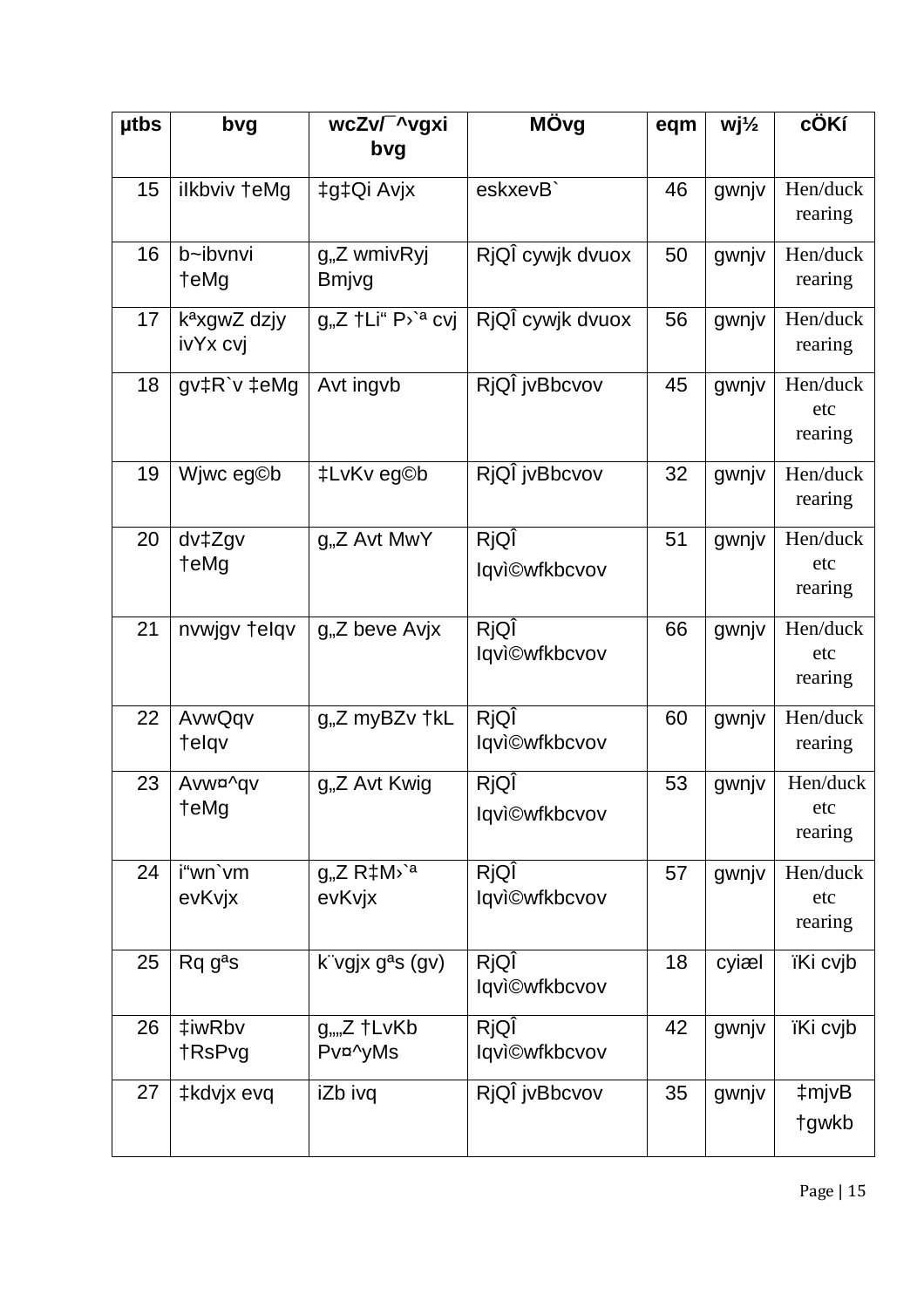| <b>utbs</b> | bvg                    | wcZv/ ~vgxi                                                                  | MÖvg                 | eqm | $Wj\frac{1}{2}$ | cÖKí            |
|-------------|------------------------|------------------------------------------------------------------------------|----------------------|-----|-----------------|-----------------|
|             |                        | bvg                                                                          |                      |     |                 |                 |
| 28          | Rvgbx LvZzb            | Avt Qvgv                                                                     | RjQÎ we`"vjqcvov     | 73  | gwnjv           | Hen/duck        |
|             |                        |                                                                              |                      |     |                 | etc             |
|             |                        |                                                                              |                      |     |                 | rearing         |
| 29          | Av‡qkv                 | g"Z †g‡Qi Avjx                                                               | RjQÎ ga"cvov         | 53  | gwnjv           | Hen/duck        |
|             | teMg                   |                                                                              |                      |     |                 | etc             |
|             |                        |                                                                              |                      |     |                 | rearing         |
| 30          |                        |                                                                              | RjQÎ ga"cvov         | 31  |                 |                 |
|             | myfv kgv©              | hZx gvbwLb                                                                   |                      |     | gwnjv           | <i>iKi</i> cvib |
| 31          | mwÂZv g <sup>a</sup> s | g <sub>1</sub> ,Z wQl <sup>‡</sup> gvnb                                      | RjQÎ we`"vjqcvov     | 65  | gwnjv           | ‡mjvB           |
|             |                        | gybwLb                                                                       |                      |     |                 | tgwkb           |
| 32          | mweZv eg©b             | $gnZ$ iwk                                                                    | RjQÎ ga cvov         | 43  | gwnjv           | Hen/duck        |
|             |                        | Pv¤^yMs                                                                      |                      |     |                 | etc             |
|             |                        |                                                                              |                      |     |                 | rearing         |
| 33          | ‡nbv mvsgv             | _gvm g <sup>a</sup> s                                                        | RjQÎ ga"cvov         | 45  | gwnjv           | ïKi cvjb        |
|             |                        |                                                                              |                      |     |                 |                 |
| 34          | iwngv telqv            | g"Z Avt Qvgv`                                                                | RjQÎ                 | 50  | gwnjv           | Hen/duck        |
|             |                        |                                                                              | <b>Iqvi©wfkbcvov</b> |     |                 | etc             |
|             |                        |                                                                              |                      |     |                 | rearing         |
| 35          | nweei ingvb            | g"Z Kv‡kg Avjx                                                               | RjQÎ ga"cvov         | 45  | cyiæl           | Hen/duck        |
|             | nwe                    |                                                                              |                      |     |                 | rearing         |
| 36          | Avqbvj nK              | g"Z Kv‡kg Avjx                                                               | RjQÎ ga cvov         | 48  | cyiæl           | Hen/duck        |
|             |                        |                                                                              |                      |     |                 | rearing         |
|             |                        |                                                                              |                      |     |                 |                 |
| 37          | cyZzj g <sup>a</sup> s | wecjyk wPivb                                                                 | RjQÎ ga cvov         | 38  | gwnjv           | ïKi cvjb        |
| 38          | bibx gvbwLb            | eKzj g <sup>a</sup> s                                                        | RjQÎ evRvi           | 58  | gwnjv           | ïKi cvjb        |
| 39          | Awai eg©b              | $g_{n}Z$ $\dagger$ R $\dagger$ b <sup><math>\cdot</math>a</sup> $\dagger$ `e | RjQÎ                 | 48  | cyiæl           | ïKi cvjb        |
|             |                        | eg©b                                                                         | <b>Iqvi©wfkbcvov</b> |     |                 |                 |
| 40          | ARydv teMg             | Avãyi iv <sup>3</sup> /4VK                                                   | RjQÎ                 | 52  | cyiæl           | Hen/duck        |
|             |                        |                                                                              | lqvi©wfkbcvov        |     |                 | rearing         |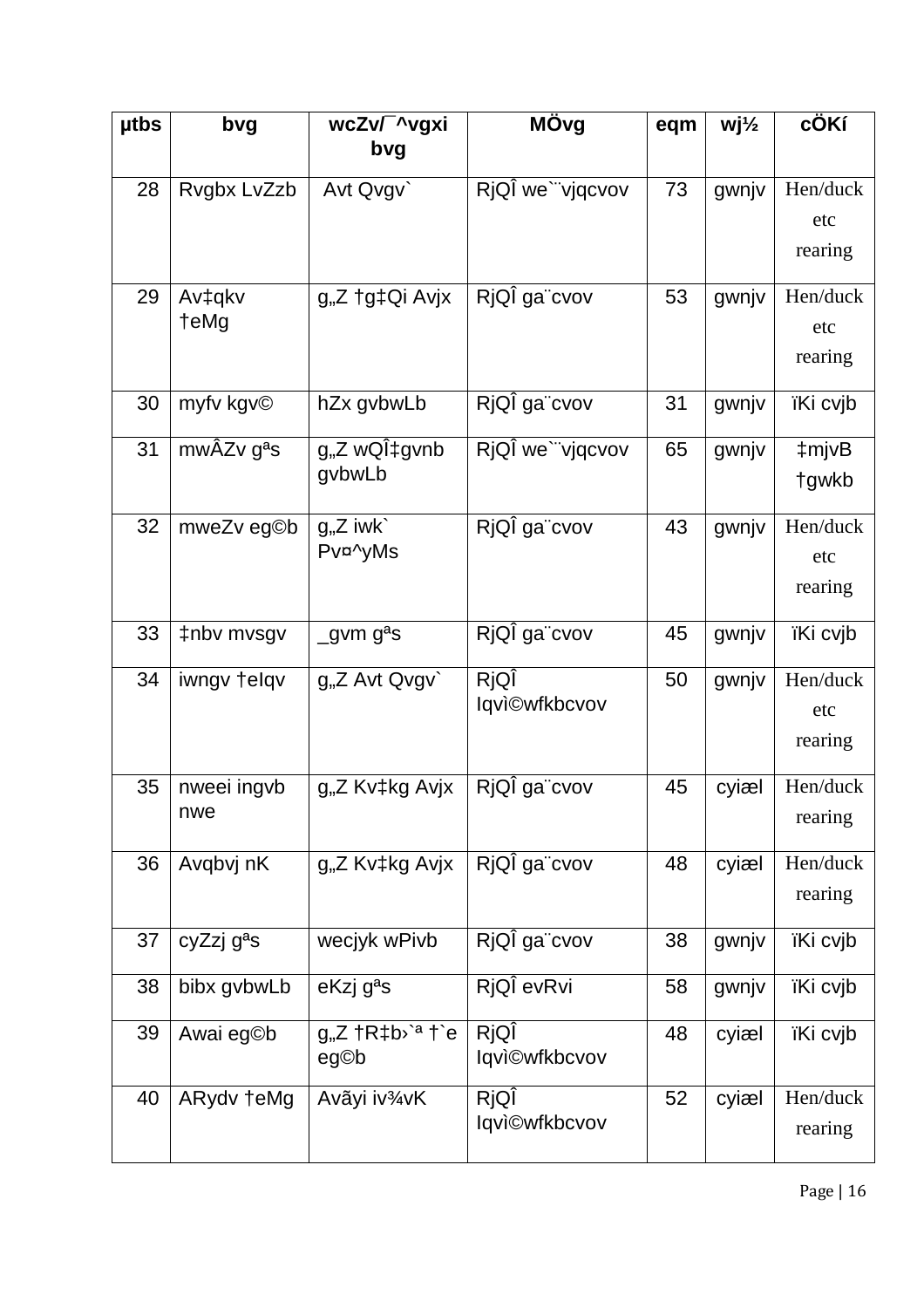| <b>utbs</b> | bvg               | wcZv/ ^vgxi<br>bvg               | MÖvg                           | eqm | $Wj\frac{1}{2}$ | cÖKí                       |
|-------------|-------------------|----------------------------------|--------------------------------|-----|-----------------|----------------------------|
| 41          | wbqwZ             |                                  | RjQÎ we`"vjqcvov               | 30  |                 |                            |
|             | Pv¤^yMs           | Mvwe <sup>a</sup> ‡qj `‡dv       |                                |     | gwnjv           | ïKi cvjb                   |
| 42          | f‡ek $gas$        | g"Z wPˇgvnb                      | RjQÎ we`"vjqcvov               | 55  | cyi"l           | ïKi cvjb                   |
| 43          | kvwnbv<br>‡elqv   | g"Z Avi‡k` Avjx                  | RjQÎ we`"vjqcvov               | 30  | gwnjv           | Hen/duck<br>rearing        |
| 44          | <b>BDbyQ Avjx</b> | <b>BDmyd Avjx</b>                | RjQÎ we`"vjqcvov               | 52  | cyi"l           | Hen/duck<br>rearing        |
| 45          | evnvib telqv      | g"Z AvgRv`<br>Avjx               | RjQÎ we`"vjqcvov               | 74  | gwnjv           | Hen/duck<br>rearing        |
| 46          | nv‡Riv †eMg       | ‡gvm‡jg DwÏb                     | RjQÎ we`"vjqcvov               | 38  | gwnjv           | Hen/duck<br>etc<br>rearing |
| 47          | wibv LvZzb        | ‡gvbQzi Avjx                     | RjQÎ we`"vjqcvov               | 35  | gwnjv           | Hen/duck<br>rearing        |
| 48          | ‡mwjbv<br>mœvj    | a‡bk bK‡iK                       | RjQÎ we`"vjqcvov               | 36  | gwnjv           | ïKi cvjb                   |
| 49          | Av‡bvqviv<br>teMg | Avt Qvgv                         | RjQI we`"vjqcvov               | 33  | gwnjv           | Hen/duck<br>rearing        |
| 50          | RR© `‡dv          | g <sub>"</sub> Z gvnvRx<br>gvivK | <b>MvQvevox</b><br>cye©cvov    | 52  | cyi"l           | ïKi cvjb                   |
| 51          | ev <sup>†</sup> Q | ZQzi Dwlb                        | <b>MvQvevox</b><br>we`"vjqcvov | 38  | cyi"l           | Hen/duck<br>rearing        |
| 52          | AvjgMxi<br>tnv‡mb | g"Z igRvb Avjx                   | <b>MvQvevox</b><br>we`"vjqcvov | 30  | cyi"l           | Hen/duck<br>rearing        |
| 53          | wdwjbv<br>bK‡iK   | GwWkb<br>gybwLb                  | <b>MvQvevox</b><br>we`"vjqcvov | 30  | gwnjv           | ïKi cvjb                   |
| 54          | wibv<br>Pv¤^yMs   | ivbv kgv©                        | <b>MvQvevox</b><br>we`"vjqcvov | 33  | gwnjv           | ‡mjvB<br>tgwkb             |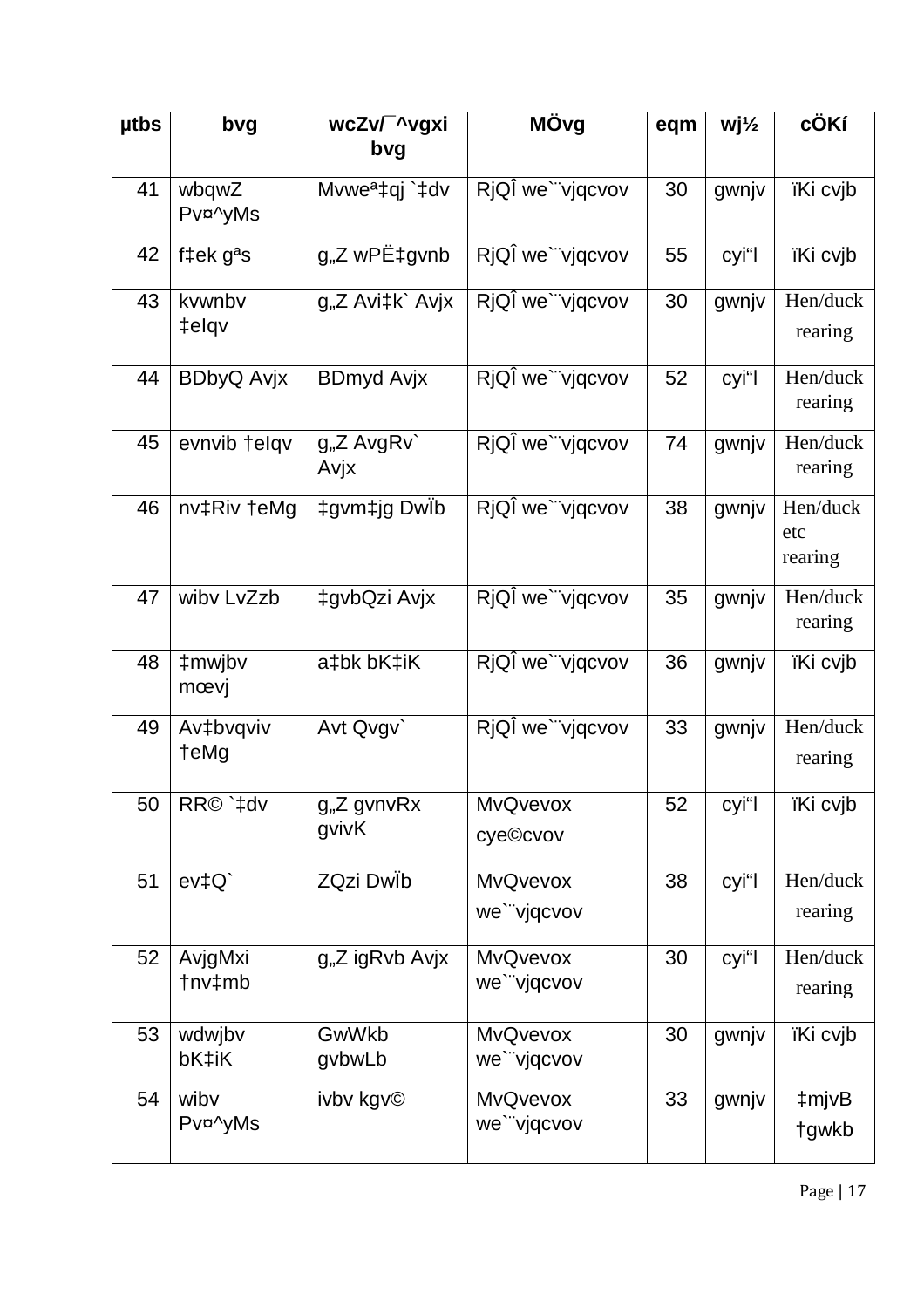| <b>utbs</b> | bvg                        | wcZv/ ^vgxi               | MÖvg            | eqm | $Wj\frac{1}{2}$ | cÖKí            |
|-------------|----------------------------|---------------------------|-----------------|-----|-----------------|-----------------|
|             |                            | bvg                       |                 |     |                 |                 |
| 55          | Rwni Avjx                  | g"Z igRvb Avjx            | <b>MvQvevox</b> | 36  | cyi"l           | Hen/duck        |
|             |                            |                           | we`"vjqcvov     |     |                 | rearing         |
| 56          | $\pm$ igb g <sup>a</sup> s | Rxeb mvsgv                | <b>MvQvevox</b> | 45  | gwnjv           | <b>iKi cvjb</b> |
|             |                            |                           | gyÝxcvov        |     |                 |                 |
| 57          | ‡mwjbv                     | $Av$ ‡bk g <sup>a</sup> s | <b>MvQvevox</b> | 41  | gwnjv           | ïKi cvjb        |
|             | wmgmvs                     |                           | gyÝxcvov        |     |                 |                 |
| 58          | Gwjbv mvsgv                | jwmb gvivK                | <b>MvQvevox</b> | 50  | gwnjv           | ïKi cvjb        |
|             |                            |                           | gyÝxcvov        |     |                 |                 |
| 59          | Avqb gvivK                 | Kwj <sup>o'a</sup> mysgy  | <b>MvQvevox</b> | 53  | gwnjv           | ïKi cvjb        |
|             |                            |                           | gyÝxcvov        |     |                 |                 |
| 60          | wkíx g <sup>a</sup> s      | wec-e mvsgv               | <b>MvQvevox</b> | 28  | gwnjv           | ïKi cvjb        |
|             |                            |                           | gyÝxcvov        |     |                 |                 |
| 61          | ilkbx `‡dv                 | M‡bb bK‡iK                | <b>MvQvevox</b> | 56  | gwnjv           | ïKi cvjb        |
|             |                            |                           | cye©cvov        |     |                 |                 |
| 62          | wjwj `‡dv                  | Kv‡b©k mœvj               | <b>MvQvevox</b> | 38  | gwnjv           | Hen/duck        |
|             |                            |                           | cye©cvov        |     |                 | rearing         |
| 63          | Rvwgib g <sup>a</sup> s    | RwM <sup>&gt;a</sup>      | <b>MvQvevox</b> | 60  | gwnjv           | ïKi cvjb        |
|             |                            | gybwLb                    | cye©cvov        |     |                 |                 |
| 64          | $eyw_g^2$                  | GwWb g <sub>n</sub>       | <b>MvQvevox</b> | 40  | gwnjv           | ïKi cvjb        |
|             |                            |                           | cye©cvov        |     |                 |                 |
| 65          | mc©bv                      | kwbivR NvMiv              | <b>MvQvevox</b> | 35  | gwnjv           | ‡mjvB           |
|             | gybwLb                     |                           | cye©cvov        |     |                 | tgwkb           |
| 66          | mvgvb Avjx                 | g"Z Awbdzj-vn             | <b>MvQvevox</b> | 70  | cyi"l           | Hen/duck        |
|             |                            | gÛj                       | gyÝxcvov        |     |                 | rearing         |
| 67          | GwbZv g <sup>a</sup> s     | ‡cwU <sup>a</sup> K       | <b>MvQvevox</b> | 35  | gwnjv           | ïKi cvjb        |
|             |                            | wmgvsmvs                  | gyÝxcvov        |     |                 |                 |
| 68          | Avíby                      | Gwe mysgy                 | <b>MvQvevox</b> | 38  | gwnjv           | ïKi cvjb        |
|             | Pv¤^yMs                    |                           | gyÝxcvov        |     |                 |                 |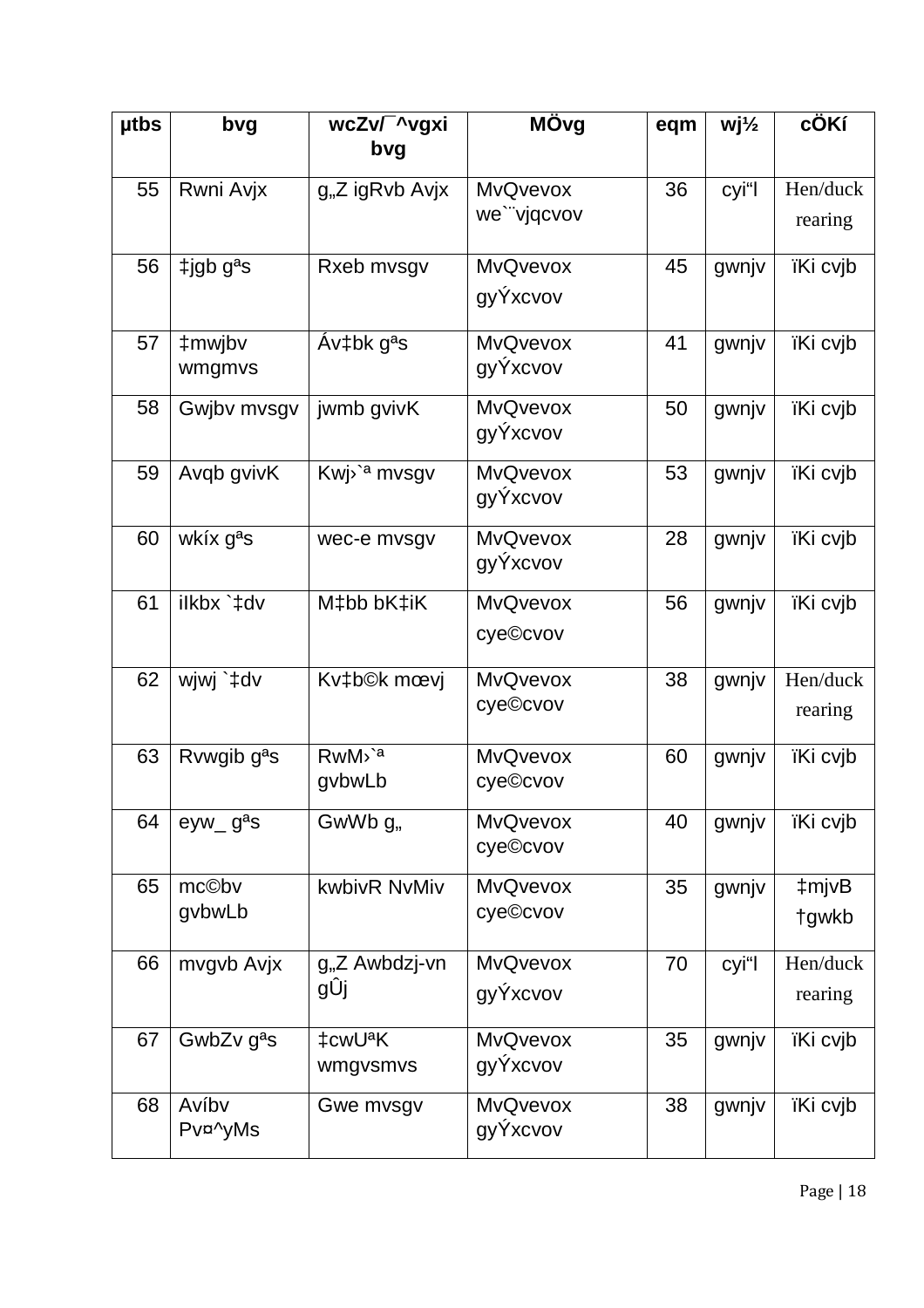| <b>utbs</b> | bvg           | wcZv/ ^vgxi               | MÖvg             | eqm | $Wj\frac{1}{2}$ | cÖKí            |
|-------------|---------------|---------------------------|------------------|-----|-----------------|-----------------|
|             |               | bvg                       |                  |     |                 |                 |
| 69          | Rvgvj         | Avt Qvjvg                 | <b>MvQvevox</b>  | 25  | cyi"l           | Hen/duck        |
|             |               |                           | gyYxcvov         |     |                 | rearing         |
| 70          | Rûi Avjx      | Rqbvj                     | <b>MvQvevox</b>  | 30  | cyi"l           | Hen/duck        |
|             |               |                           | gyÝxcvov         |     |                 | rearing         |
| 71          | gq~ix †eMg    | nweei ingv                | <b>MvQvevox</b>  | 35  | cyi"l           | Hen/duck        |
|             |               |                           | gyYxcvov         |     |                 | rearing         |
| 72          | dRj tnv‡mb    | g <sub>"</sub> Z RyeÝvi   | ‡eixevB`         | 40  | cyi"l           | Hen/duck        |
|             |               | Avjx AvK <sup>&gt;</sup>  | cuPviPbv         |     |                 | rearing         |
| 73          | b~i" wgqv     | nv‡mb Avjx                | ‡eixevB`         | 65  | cyi"l           | Hen/duck        |
|             |               |                           | cuPviPbv         |     |                 | rearing         |
| 74          | <b>KvwZ©K</b> | g"Z KvwjPiY               | teixevB` ^eivMx  | 70  | cyi"l           | ïKi cvjb        |
|             | AvwZlqviv     |                           | evRvi            |     |                 |                 |
| 75          | MxZv eg©b     | k"vgPiY eg©b              | teixevB` ^eivMx  | 55  | gwnjv           | ïKi cvjb        |
|             |               |                           | evRvi            |     |                 |                 |
| 76          | Zzwjbv        | Áv‡b <sup>,`a</sup> wiwQj | teixevB` DËicvov | 65  | gwnjv           | ïKi cvjb        |
|             | AvwZlqviv     |                           |                  |     |                 |                 |
| 77          | `xß wmgmvs    | AvwZK bK‡iK               | teixevB          | 37  | gwnjv           | <i>iKi</i> cvjb |
|             |               |                           | cwðgcvov         |     |                 |                 |
| 78          | aiY mvsgv     | fybyivg gywR              | ‡eixevB`         | 70  | cyi"l           | ïKi cvjb        |
|             |               |                           | `w¶Ycvov         |     |                 |                 |
| 79          | evmš-x        | kvg~‡qj gvwR              | Ó                | 55  | gwnjv           | ïKi cvjb        |
|             | wPwmg         |                           |                  |     |                 |                 |
| 80          | civ gvwR      | mvbv_ mvsgv               | teixevB` ga"cvov | 55  | gwnjv           | ïKi cvjb        |
| 81          | jvgbx         | cÖ`xc w`e <sup>a</sup> v  | teixevB` ga"cvov | 36  | gwnjv           | ïKi cvjb        |
|             | AvwZlqviv     |                           |                  |     |                 |                 |
| 82          | ifcvjx bK‡iK  | g"`yj `vjeZ               | ‡MrPzqv          | 39  | gwnjv           | ïKi cvjb        |
|             |               |                           | cÖv_wgK          |     |                 |                 |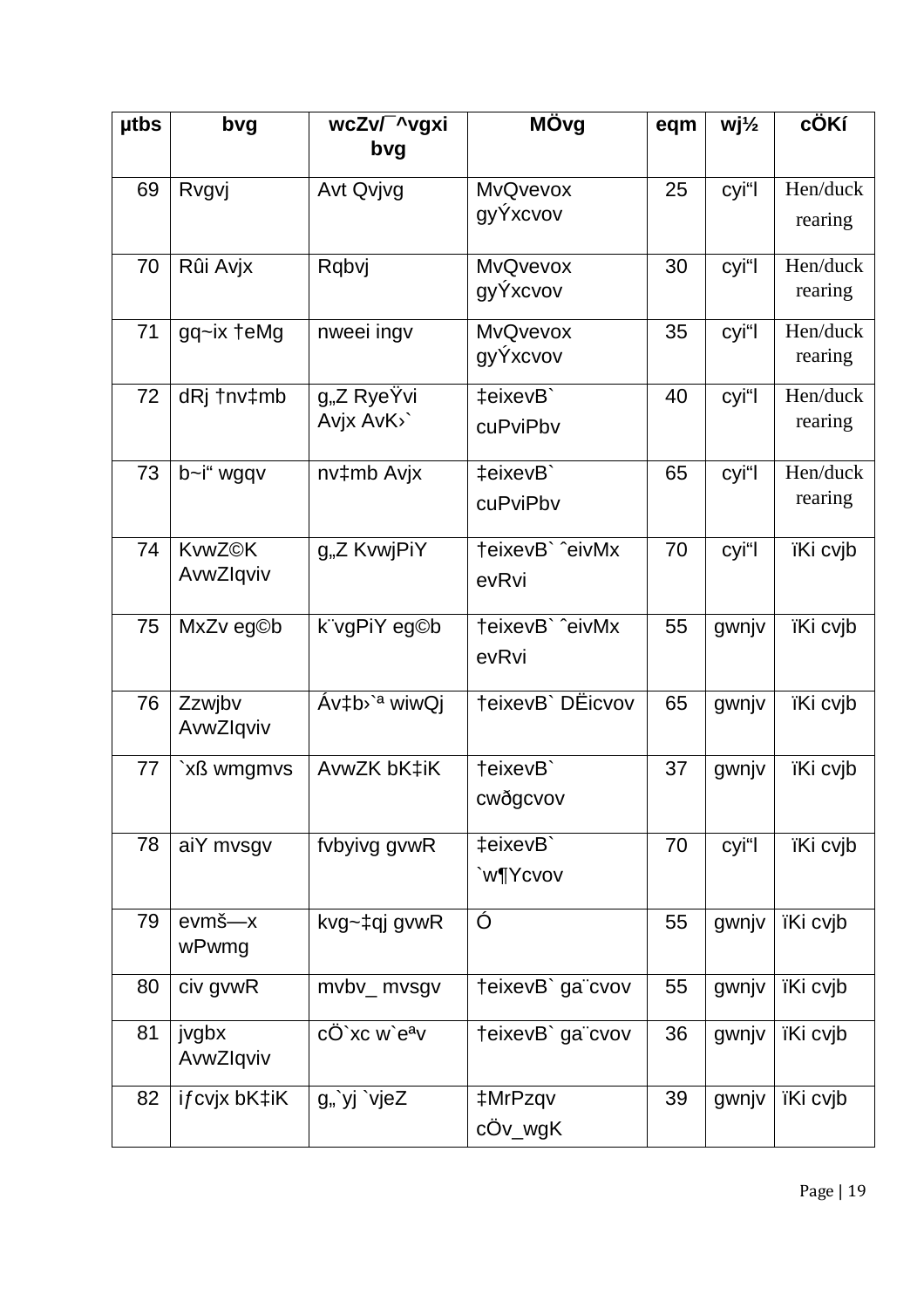| <b>utbs</b> | bvg                                            | wcZv/ ^vgxi<br>bvg                        | MÖvg                                                    | eqm | $Wj\frac{1}{2}$ | cÖKí                |
|-------------|------------------------------------------------|-------------------------------------------|---------------------------------------------------------|-----|-----------------|---------------------|
|             |                                                |                                           | we`"vjqcvov                                             |     |                 |                     |
| 83          | Rqš—x<br><b>wPwmK</b>                          | wó‡db mvsgv                               | ‡MrPzqv<br>cÖv_wgK<br>we`"vjqcvov                       | 28  | gwnjv           | ïKi cvjb            |
| 84          | Avt QvËvi<br>Avjx                              | Rg‡ki Avjx                                | Rv <sup>1</sup> / <sub>2</sub> vwjqv<br><b>D</b> Eicvov | 46  | cyi"l           | Hen/duck<br>rearing |
| 85          | ‡Lvi‡k` Avjx                                   | g"Z Avgvb Avjx                            | Rv <sup>1</sup> / <sub>2</sub> vwjqv<br>DËicvov         | 45  | cyi"l           | Hen/duck<br>rearing |
| 86          | Qv‡niv †elqv                                   | g"Z gxi LvRvi                             | Rv <sup>1</sup> / <sub>2</sub> vwjqv<br>`w¶Ycvov        | 55  | gwnjv           | Hen/duck<br>rearing |
| 87          | ‡LvKb                                          | $gnZ$ LvRv                                | Rv <sup>1</sup> / <sub>2</sub> vwjqv<br>`w¶Ycvov        | 35  | cyi"l           | Hen/duck<br>rearing |
| 88          | cÖfvZx g <sub>n</sub>                          | $gnZ AwR$ <sup>2</sup> g <sup>a</sup> s   | Mvqiv c~e©cvov                                          | 52  | gwnjv           | ïKi cvjb            |
| 89          | wjwj wPivb                                     | gvby‡qj `vjeZ                             | Mvqiv c~e©cvov                                          | 34  | gwnjv           | ïKi cvjb            |
| 90          | Avjbx bK‡iK                                    | g,,Z wg‡ik g,,                            | Mvqiv DEicvov                                           | 56  | gwnjv           | ïKi cvjb            |
| 91          | AÄjx bK‡iK                                     | gv‡Z©k g"                                 | Mvqiv DEicvov                                           | 32  | gwnjv           | ïKi cvjb            |
| 92          | wkwkwjqv<br>bK‡iK                              | Abv <sub>g</sub> ,                        | Mvqiv ga"cvov                                           | 62  | gwnjv           | ïKi cvjb            |
| 93          | <b>KvRjx</b><br>wPwmg                          | ‡ewbkb ivsmv                              | Mvqiv ga"cvov                                           | 34  | gwnjv           | ïKi cvjb            |
| 94          | Aw`bx bK‡iK                                    | $g_{n}Z$ Rwmg $g_{n}$                     | Mvqiv `w¶Ycvov                                          | 62  | gwnjv           | ïKi cvjb            |
| 95          | $\ddagger$ ivR $\ddagger$ gix g <sup>a</sup> s | ‡Ri"g nvwM`K                              | Mvqiv `w¶Ycvov                                          | 38  | gwnjv           | ïKi cvjb            |
| 96          | Rvwmš-v<br>wiwQj                               | m‡š—vl bK‡iK                              | <b>RjB</b>                                              | 33  | gwnjv           | ïKi cvjb            |
| 97          | nvwg`v †elqv                                   | g <sub>1</sub> ,Z gy <sup>3</sup> ze Avjx | <b>RjB</b>                                              | 48  | gwnjv           | Hen/duck            |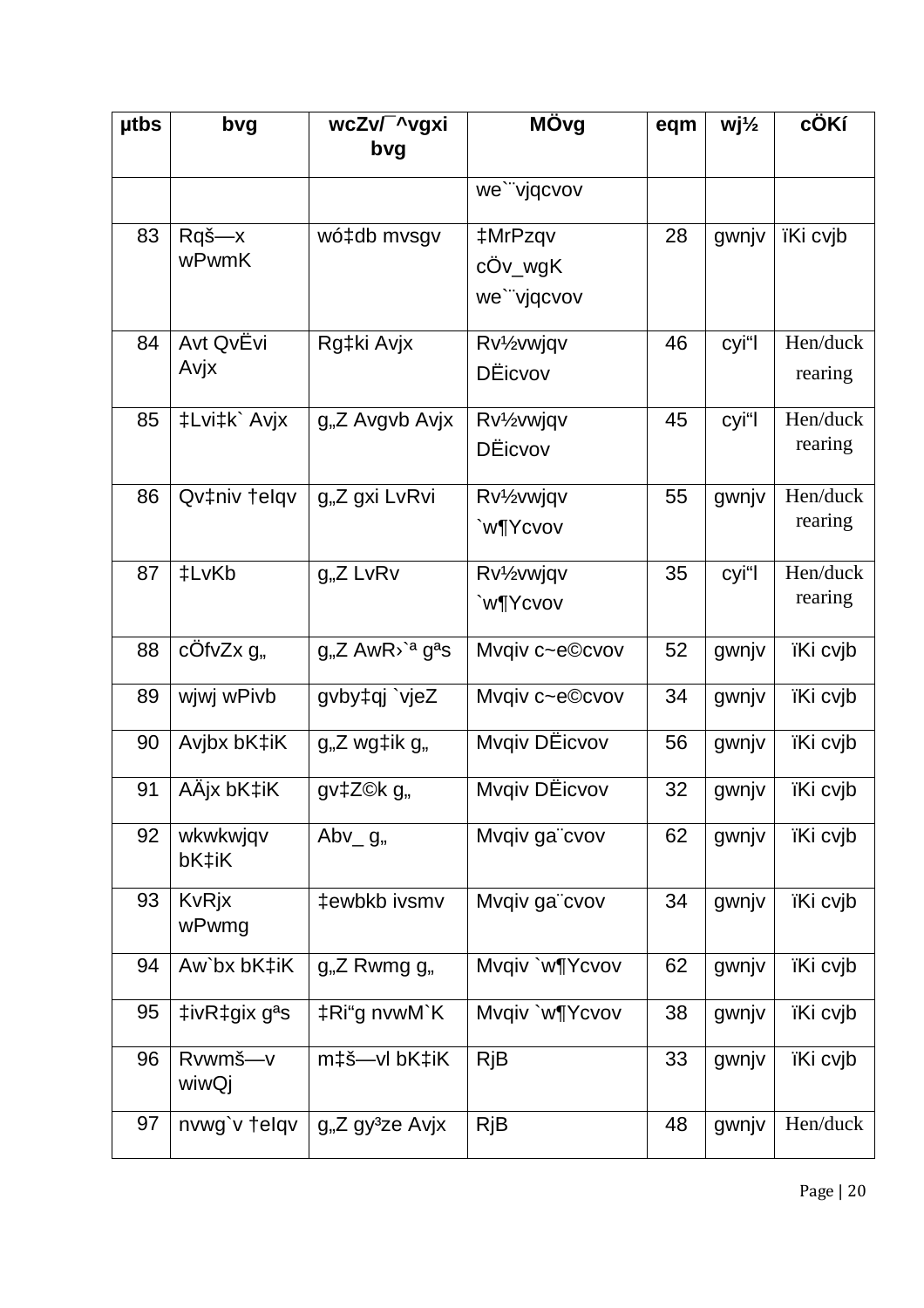| <b>utbs</b> | bvg                             | wcZv/ ^vgxi                   | MÖvg                  | eqm | $Wj\frac{1}{2}$ | cÖKí     |
|-------------|---------------------------------|-------------------------------|-----------------------|-----|-----------------|----------|
|             |                                 | bvg                           |                       |     |                 |          |
|             |                                 |                               |                       |     |                 | rearing  |
| 98          | wZibx wiwQj                     | nvw`kb bK‡iK                  | <b>RjB</b>            | 32  | gwnjv           | ïKi cvjb |
| 99          | i"gv LvZzb                      | we'y"r wgqv                   | <b>RjB</b>            | 30  | gwnjv           | Hen/duck |
|             |                                 |                               |                       |     |                 | rearing  |
| 100         | `-gx wiwQj                      | $gnZ$ mvbvB                   | ‡UjKx                 | 65  | gwnjv           | ïKi cvjb |
|             |                                 | bK‡iK                         | gymwjgcvov            |     |                 |          |
| 101         | Avt iwk`                        | g <sub>1</sub> ,Z Avt ingvb   | MvQvevox              | 60  | cyi"l           | Hen/duck |
|             |                                 |                               | gywÝcvov              |     |                 | rearing  |
| 102         | <b>BwZ</b>                      | gwdR Dwlb                     | ‡UjKx                 | 38  | gwnjv           | Hen/duck |
|             |                                 |                               | gymwjgcvov            |     |                 | rearing  |
| 103         | mxZv gvwR                       | $gnZ$ d«vwÝm                  | KvKov wb              | 55  | Ó               | ‡mjvB    |
|             |                                 | nvw`gv                        |                       |     |                 | tgwkb    |
| 104         | ‡gvnv¤§`                        | bKzj ZvjyK`vi                 | KvKov <sub>, Wb</sub> | 73  | cyi"l           | Hen/duck |
|             | Avjx Lvb                        |                               |                       |     |                 | rearing  |
| 105         | AvBwib<br>wiwQj                 | Rb bK‡iK                      | ‡UjKxcvov             | 35  | gwnjv           | ïKi cvjb |
|             | $106$ weRjx w`l                 | wg <sup>&gt;</sup> Uz bK‡iK   | <b>‡UjKxcvov</b>      | 32  | gwnjv           | ïKi cvjb |
| 107         | PV‡Qs Kzwe                      | wdwib g <sub>n</sub>          | Rvjvevav              | 42  | cyi"l           | ïKi cvjb |
| 108         | wcsKx<br>Pv¤^yMs                | jvWy‡m`‡dv                    | Rvjvevav              | 32  | gwnjv           | ïKi cvjb |
|             |                                 |                               |                       |     |                 |          |
| 109         | ‡Rvmbv<br>Pv¤^yMs               | ing                           | Rvjvevav              | 40  | gwnjv           | ïKi cvjb |
| 110         | L <sup>a</sup> xwóbv<br>Pv¤^yMs | L‡b <sup>3</sup> gvsmvs       | Rvjvevav              | 35  | gwnjv           | ïKi cvjb |
| 111         | cyi" Kzwe                       | iv‡R <sup>&gt;`a</sup> ivKmvg | c~e© mvaycvov         | 33  | gwnjv           | ïKi cvjb |
| 112         | AÄjx                            | ivó <sup>a</sup> Kzwe         | c~e© mvaycvov         | 35  | gwnjv           | ïKi cvjb |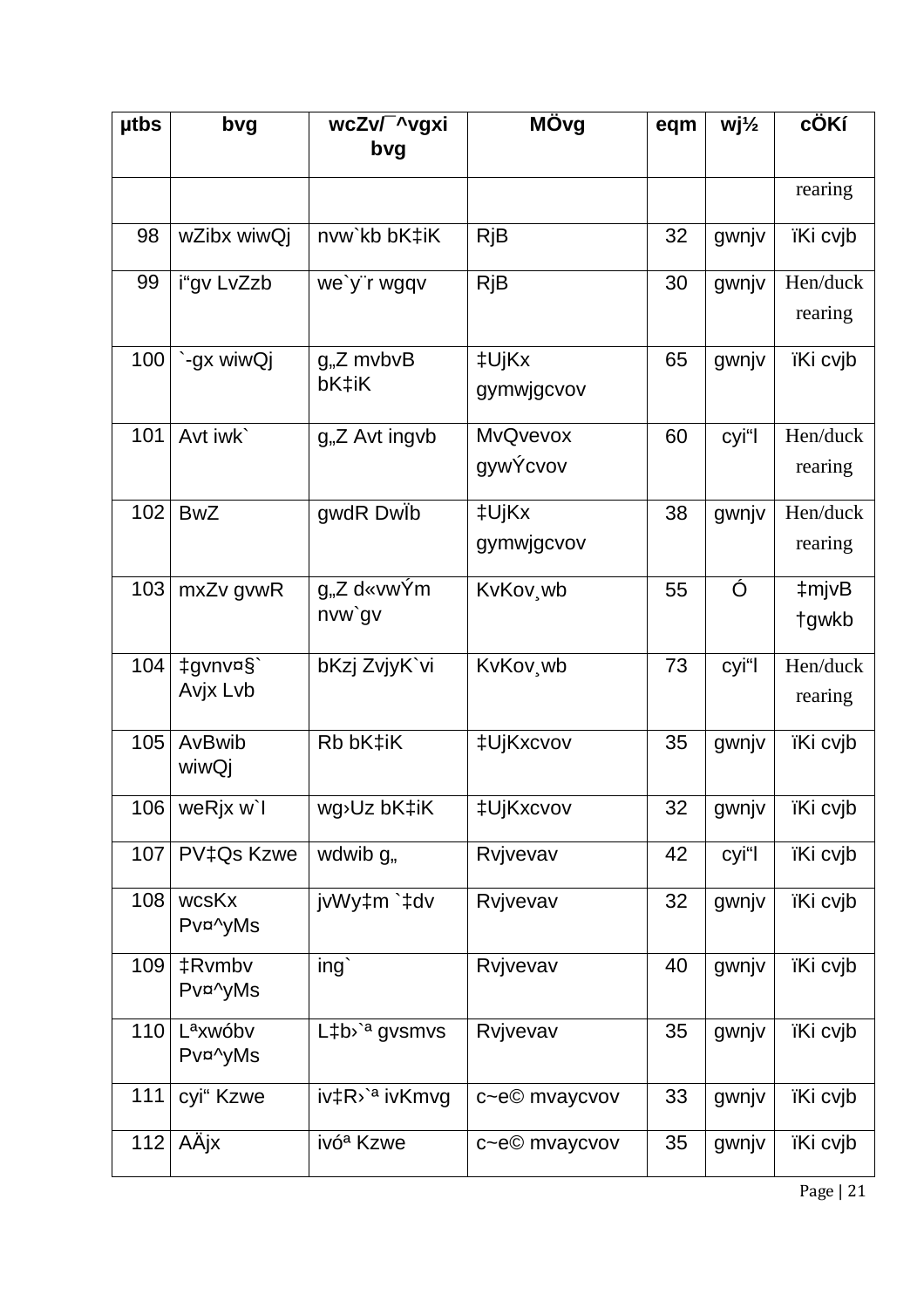| <b>utbs</b> | bvg                     | wcZv/ ^vgxi                                      | MÖvg                  | eqm | $Wj\frac{1}{2}$ | cÖKí                |
|-------------|-------------------------|--------------------------------------------------|-----------------------|-----|-----------------|---------------------|
|             |                         | bvg                                              |                       |     |                 |                     |
| 113         | K-viv                   | $i$ wR $\lambda$ ' <sup>a</sup> g <sup>a</sup> s | c~e© mvaycvov         | 40  | gwnjv           | ïKi cvjb            |
|             | gvbwLb                  |                                                  |                       |     |                 |                     |
| 114         | wkíx gvbwLb             | mycvi g <sup>a</sup> s                           | c~e© mvaycvov         | 36  | gwnjv           | ïKi cvjb            |
| 115         | dv‡Zgv`‡dv              | Ugvj ivsmv                                       | weRqcyi               | 45  | gwnjv           | ïKi cvjb            |
| 116         | myRvbv g <sup>a</sup> s | wkgb `‡dv                                        | weRqcyi               | 37  | gwnjv           | ïKi cvjb            |
| 117         | AvMv v<br>Pv¤^yMs       | c,wZb `‡dv                                       | mvZvwiqv              | 35  | gwnjv           | ïKi cvjb            |
| 118         | wgwj mvsgv              | myavsï wiwQj                                     | mvaycvov              | 38  | gwnjv           | ïKi cvjb            |
| 119         | gv_©v<br>Pv¤^yMs        | WwgwbK                                           | mvZvwiqv              | 45  | gwnjv           | ïKi cvjb            |
| 120         | wewbZv<br>wmgmvs        | wjl bK‡iK                                        | cwðg KvKov wb         | 39  | gwnjv           | ïKi cvjb            |
| 121         | Awbjv<br>wmgmvs         | $c\ddot{O}$ tgv<br>Pv¤^yMs                       | cwðg KvKov, wb        | 36  | gwnjv           | ïKi cvjb            |
| 122         | wd‡ivRv<br>†eMg         | myjZvb wgqv                                      | KvuVvwjqv<br>c~e©cvov | 24  | gwnjv           | Hen/duck<br>rearing |
|             |                         |                                                  |                       |     |                 |                     |
| 123         | Avw¤^gv                 | Rqbvj Av‡e`xb                                    | KvuVvwjqv             | 26  | gwnjv           | Hen/duck            |
|             | LvZzb                   |                                                  | c~e©cvov              |     |                 | rearing             |
| 124         | dzjRvb wewe             | Avt Avjx                                         | KvuVvwjqv             | 40  | gwnjv           | Hen/duck            |
|             |                         |                                                  | cwðgcvov              |     |                 | rearing             |
| 125         | nvwg'v                  | nhiZ Avjx                                        | KvuVvwjqv             | 40  | gwnjv           | Hen/duck            |
|             | LvZzb                   |                                                  | cwðgcvov              |     |                 | rearing             |
| 126         | ‡gvt ieŸvbx             | Bw' <sup>a</sup> Q Avjx                          | cwðg ivRevox          | 30  | cyi"l           | Hen/duck<br>rearing |
| 127         | kvwn'v<br>LvZzb         | Ryjnvm Dwib                                      | cwðg ivRevox          | 35  | gwnjv           | Hen/duck<br>rearing |
| 128         | kvwnbv                  | KwQg Dwlb                                        | cwðg ivRevox          | 37  | gwnjv           | Hen/duck            |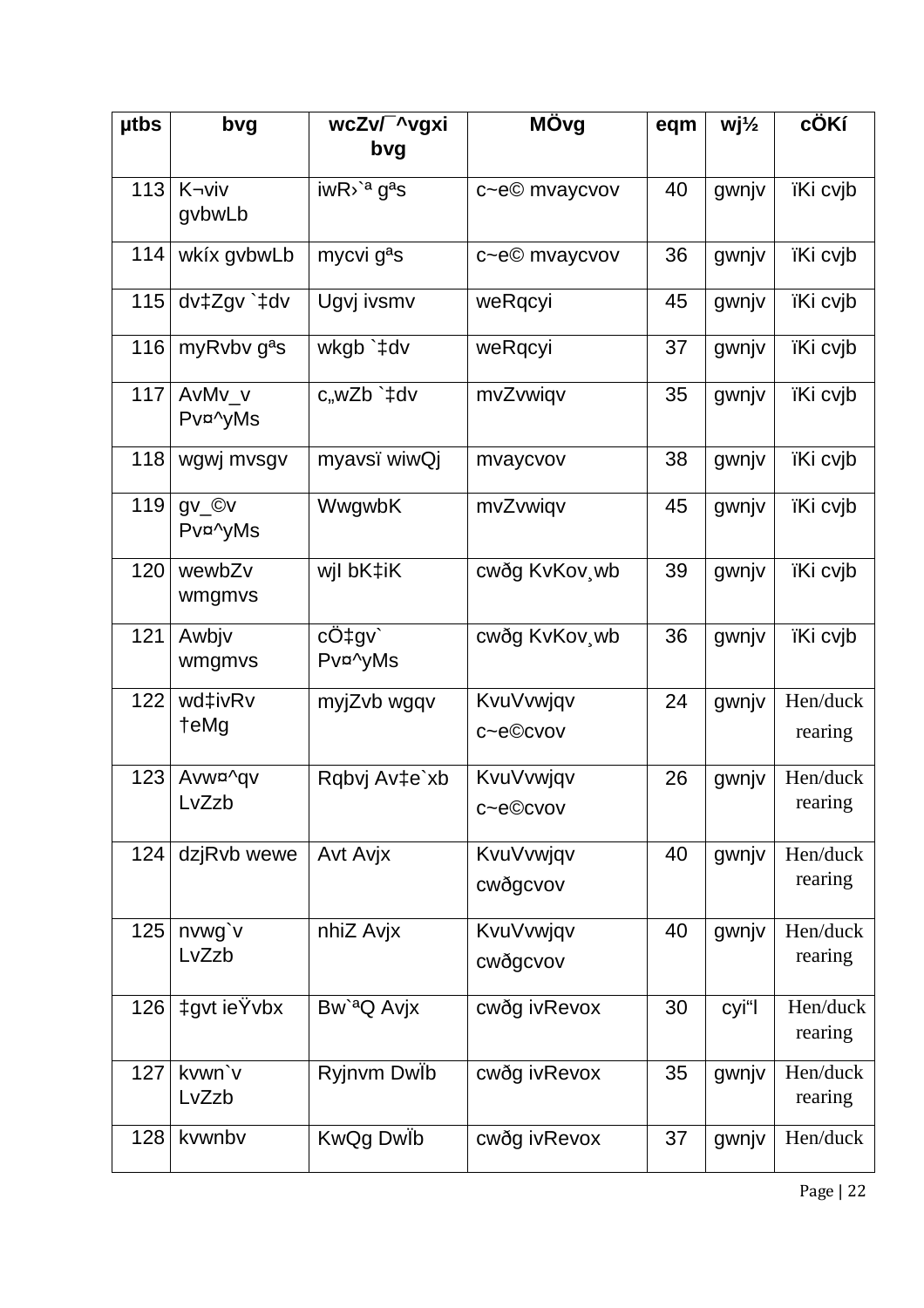| <b>utbs</b> | bvg                       | wcZv/ ^vgxi                      | MÖvg                           | eqm | $Wj\frac{1}{2}$ | cÖKí                |
|-------------|---------------------------|----------------------------------|--------------------------------|-----|-----------------|---------------------|
|             |                           | bvg                              |                                |     |                 |                     |
|             | LvZzb                     |                                  |                                |     |                 | rearing             |
| 129         | wkwiby Av <sup>3</sup> vi | nv‡g` Avjx                       | cwðg ivRevox                   | 29  | gwnjv           | Hen/duck<br>rearing |
| 130         | wgjbqviv                  | Kvgvj tnv‡mb                     | ivRvevox<br>c~e©cvov           | 36  | gwnjv           | Hen/duck<br>rearing |
| 131         | Avt †i <sup>3</sup> ⁄4vK  | Rv‡jg DwÏb                       | ivRvevox<br>c~e©cvov           | 40  | cyi"l           | Hen/duck<br>rearing |
| 132         | <b>BmgvBj</b><br>tnv‡mb   | g"Z gwni Dwlb                    | Kgjvcyi                        | 36  | cyi"l           | Hen/duck<br>rearing |
| 133         | dwRjv LvZzb               | Avt nvwjg                        | Kgjvcyi                        | 30  | gwnjv           | Hen/duck<br>rearing |
| 134         | ‡Rvm‡bqviv<br>teMg        | Rqbvj Av‡e`xb                    | cvnvo cveBRvb                  | 35  | gwnjv           | Hen/duck<br>rearing |
| 135         | bvwQgv<br>LvZzb           | jvj gvgy` miKvi                  | cvnvo cveBRvb                  | 33  | gwnjv           | Hen/duck<br>rearing |
| 136         | dvi"K<br>tnv‡mb           | Lvb tgvnv¤§`<br>divRx            | nwiYvZjv ga"cvov               | 38  | cyi"l           | Hen/duck<br>rearing |
| 137         | myjZvb<br>gvnv¤§`         | g <sub>"</sub> Z Aveyj<br>tnv‡mb | nwiYvZjv ga"cvov               | 35  | cyi"l           | Hen/duck<br>rearing |
| 138         | webxZv<br>wPivb           | wM‡bk<br>Pv¤^yMs                 | <b>MvQvevox</b>                | 38  | gwnjv           | †mjvB<br>tgwkb      |
| 139         | mycY©v g <sup>a</sup> s   | cÖkvš— wPivb                     | <b>MvQvevox</b><br>we`"vjqcvov | 35  | gwnjv           | †mjvB<br>tgwkb      |
| 140         | AvQgv teMg                | jvj wgqv                         | RjQÎ ga"cvov                   | 30  | gwnjv           | Hen/duck<br>rearing |
| 141         | wkDjx `‡dv                | cÖevj gvwR                       | <b>MvQvevox</b><br>cye©cvov    | 33  | gwnjv           | †mjvB<br>tgwkb      |
| 142         | bexib telqv               | g <sub>"</sub> Z Avt ingvb       | RjQÎ ga"cvov                   | 28  | gwnjv           | Hen/duck            |